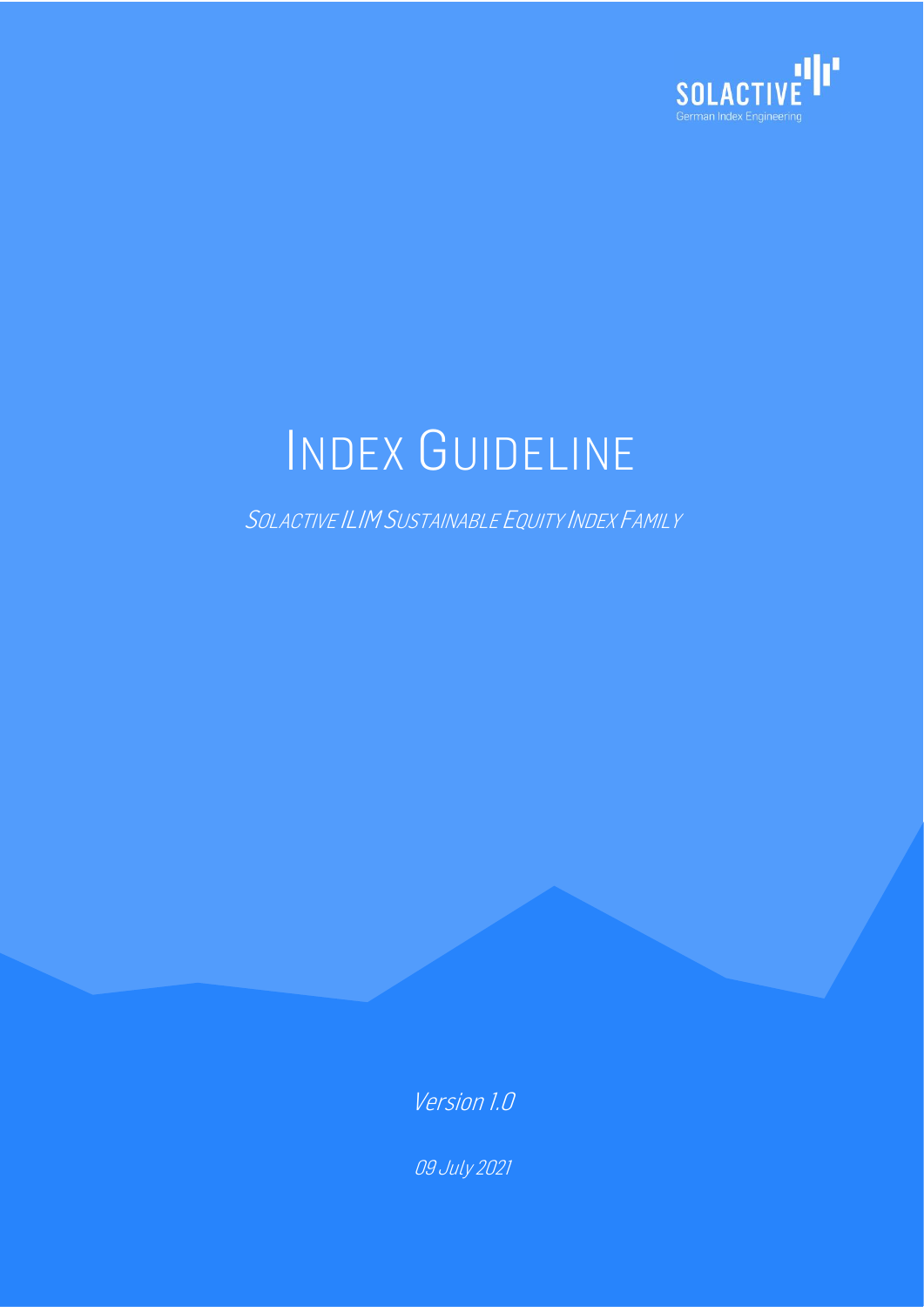### TABLE OF CONTENTS

|                  | Introduction 33 |  |  |  |
|------------------|-----------------|--|--|--|
| 1.               |                 |  |  |  |
|                  | 1.1.            |  |  |  |
|                  | 1.2.            |  |  |  |
|                  | 1.3.            |  |  |  |
|                  | 1.4.            |  |  |  |
|                  | 1.5.            |  |  |  |
| 2.               |                 |  |  |  |
|                  | 2.1.            |  |  |  |
|                  | 2.2.            |  |  |  |
|                  | 2.3.            |  |  |  |
| 3.               |                 |  |  |  |
|                  | 3.1.            |  |  |  |
|                  | 3.2.            |  |  |  |
| $\overline{4}$ . |                 |  |  |  |
|                  | 4.1.            |  |  |  |
|                  | 4.2.            |  |  |  |
|                  | 4.3.            |  |  |  |
|                  | 4.4.            |  |  |  |
|                  | 4.5.            |  |  |  |
|                  | 4.6.            |  |  |  |
| 5.               |                 |  |  |  |
|                  | 5.1.            |  |  |  |
|                  | 5.2.            |  |  |  |
|                  | 5.3.            |  |  |  |
|                  | 5.4.            |  |  |  |
|                  | 5.5.            |  |  |  |
| 6.               |                 |  |  |  |
|                  |                 |  |  |  |
|                  |                 |  |  |  |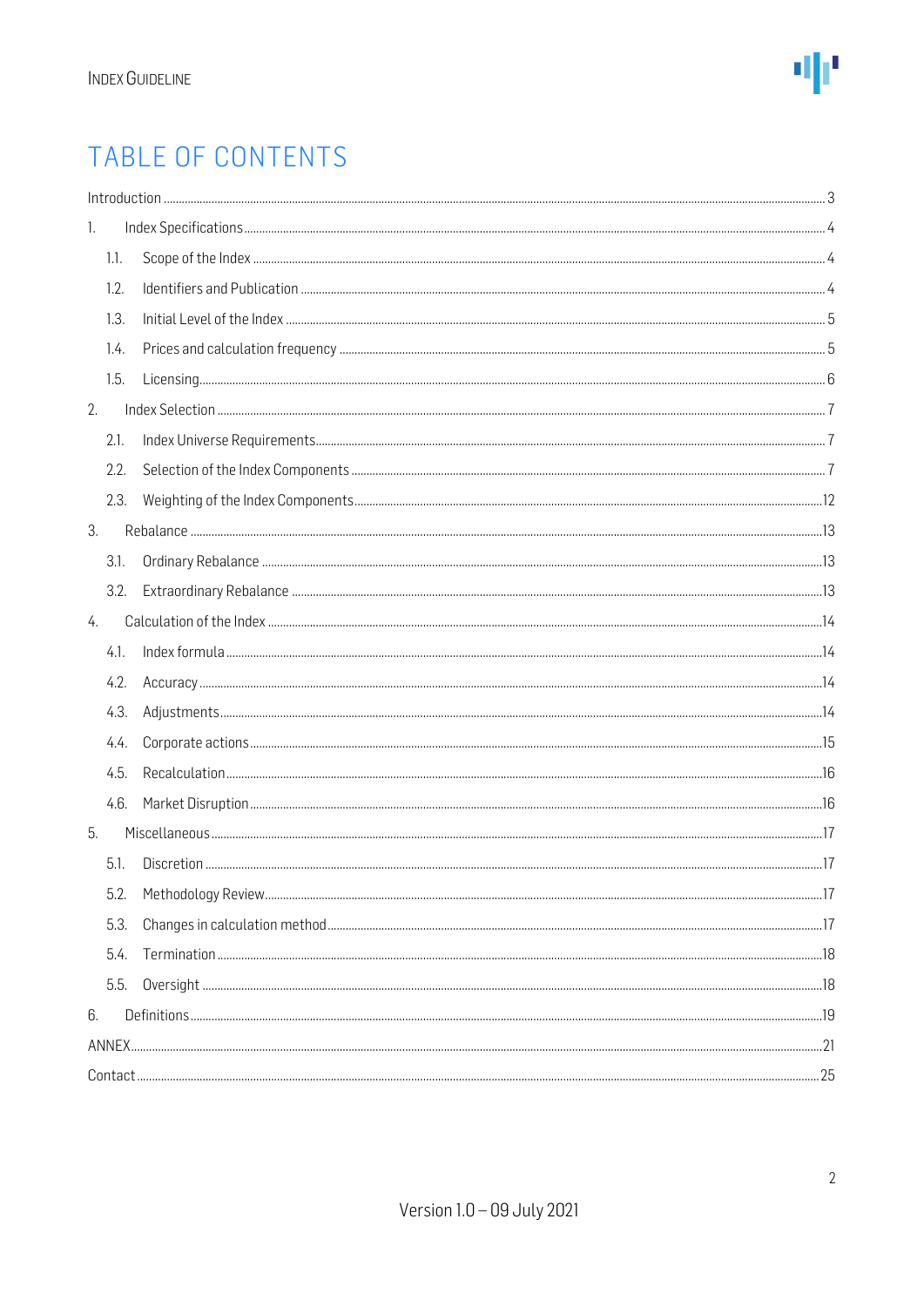### <span id="page-2-0"></span>INTRODUCTION

This document (the "GUIDELINE") is to be used as a quideline with regard to the composition, calculation and maintenance of the Solactive ILIM Sustainable Equity Index Family (the "INDEX"). Any amendments to the rules made to the GUIDELINE are approved by the OVERSIGHT COMMITTEE specified in Section 5.5. The INDEX is owned, calculated, administered and published by Solactive AG ("SOLACTIVE") assuming the role as administrator (the "INDEX ADMINISTRATOR") under the Regulation (EU) 2016/1011 (the "BENCHMARK REGULATION" or "BMR"). The name "Solactive" is trademarked.

The text uses defined terms which are formatted with "SMALL CAPS". Such Terms shall have the meaning assigned to them as specified in Section 6 (Definitions).

The GUIDELINE and the policies and methodology documents referenced herein contain the underlying principles and rules regarding the structure and operation of the INDEX. SOLACTIVE does not offer any explicit or tacit guarantee or assurance, neither pertaining to the results from the use of the INDEX nor the level of the INDEX at any certain point in time nor in any other respect. SOLACTIVE strives to the best of its ability to ensure the correctness of the calculation. There is no obligation for SOLACTIVE – irrespective of possible obligations to issuers – to advise third parties, including investors and/or financial intermediaries, of any errors in the INDEX. The publication of the INDEX by SOLACTIVE does not constitute a recommendation for capital investment and does not contain any assurance or opinion of SOLACTIVE regarding a possible investment in a financial instrument based on this INDEX.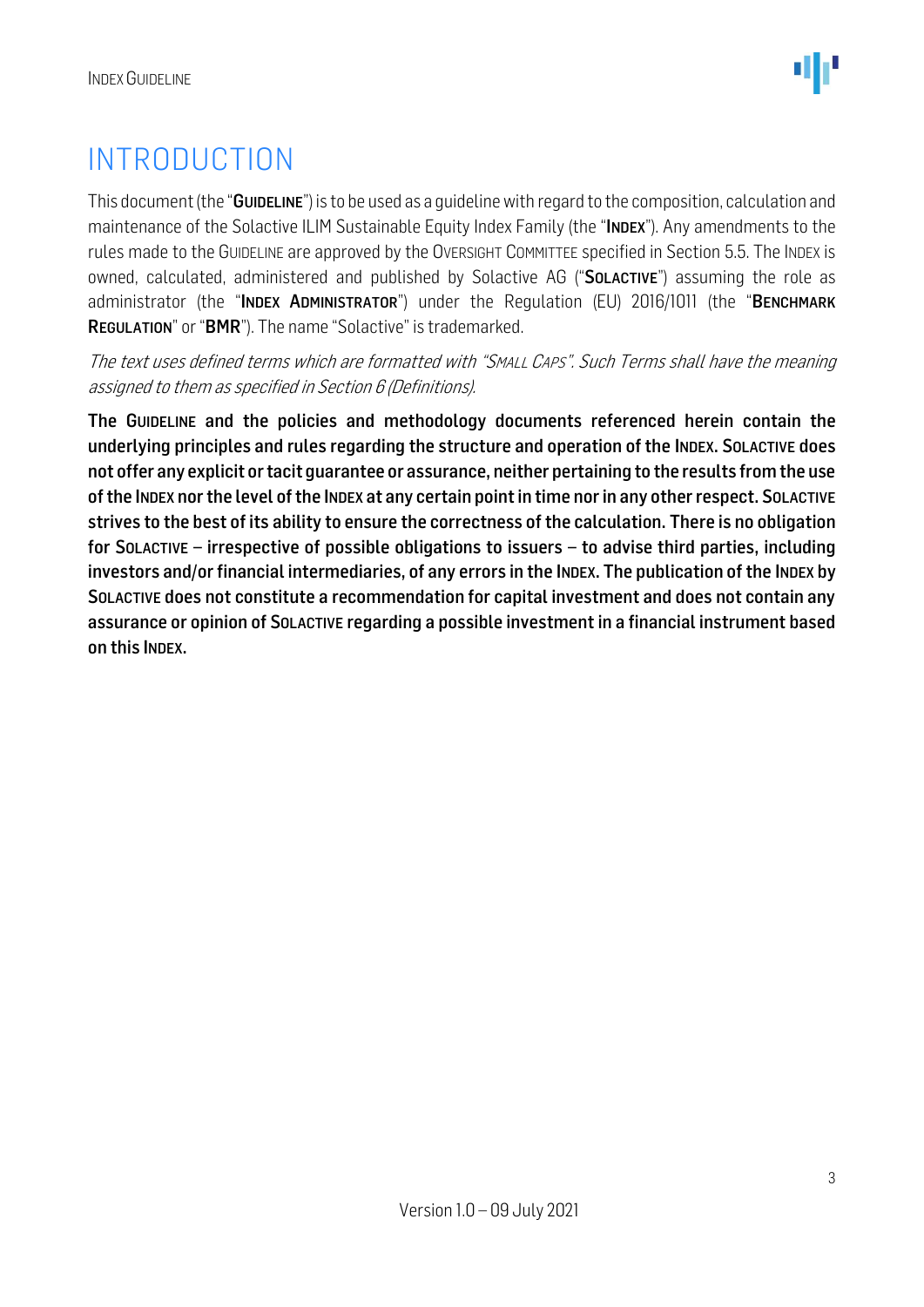## <span id="page-3-0"></span>1. INDEX SPECIFICATIONS

### <span id="page-3-1"></span>1.1. SCOPE OF THE INDEX

| Category              | <b>Description</b>                                                                                                                                                                                                                           |
|-----------------------|----------------------------------------------------------------------------------------------------------------------------------------------------------------------------------------------------------------------------------------------|
| Asset Class           | Equity                                                                                                                                                                                                                                       |
| Strategy              | The Index family aims to track a portfolio of Global, Developed and<br>Emerging Markets securities which have been filtered based on<br>certain controversial activities and weighted based on their<br>exposure to ESG and Climate Factors. |
| Regional Allocation   | <b>Global Markets</b>                                                                                                                                                                                                                        |
| Rebalancing Fee       | ΝA                                                                                                                                                                                                                                           |
| Rebalancing Frequency | Semi-annually                                                                                                                                                                                                                                |

#### <span id="page-3-2"></span>1.2. IDENTIFIERS AND PUBLICATION

The INDEX is published under the following identifiers:

| <b>Name</b>                                                           | <b>ISIN</b>  | <b>Currency</b> | <b>Type</b> | <b>RIC</b>      | <b>BBG</b><br>ticker |
|-----------------------------------------------------------------------|--------------|-----------------|-------------|-----------------|----------------------|
| Solactive ILIM Sustainable<br>Developed Market Equity Index PR        | DE000SL0DF79 | <b>EUR</b>      | PR          | .SOILSDMP       |                      |
| Solactive ILIM Sustainable<br>Developed Market Equity Index NTR       | DE000SL0DF87 | <b>EUR</b>      | <b>NTR</b>  | .SOILSDMN       |                      |
| Solactive ILIM Sustainable<br>Developed Market Equity Index TR        | DE000SL0DF95 | <b>EUR</b>      | GTR         | .SOILSDMT       |                      |
| Solactive ILIM Sustainable<br><b>Emerging Market Equity Index PR</b>  | DE000SL0DGA5 | <b>EUR</b>      | PR          | <b>SOILSEMP</b> |                      |
| Solactive ILIM Sustainable<br><b>Emerging Market Equity Index NTR</b> | DE000SL0DGB3 | <b>EUR</b>      | <b>NTR</b>  | .SOILSEMN       |                      |
| Solactive ILIM Sustainable<br><b>Emerging Market Equity Index TR</b>  | DE000SL0DGC1 | <b>EUR</b>      | GTR         | .SOILSEMT       |                      |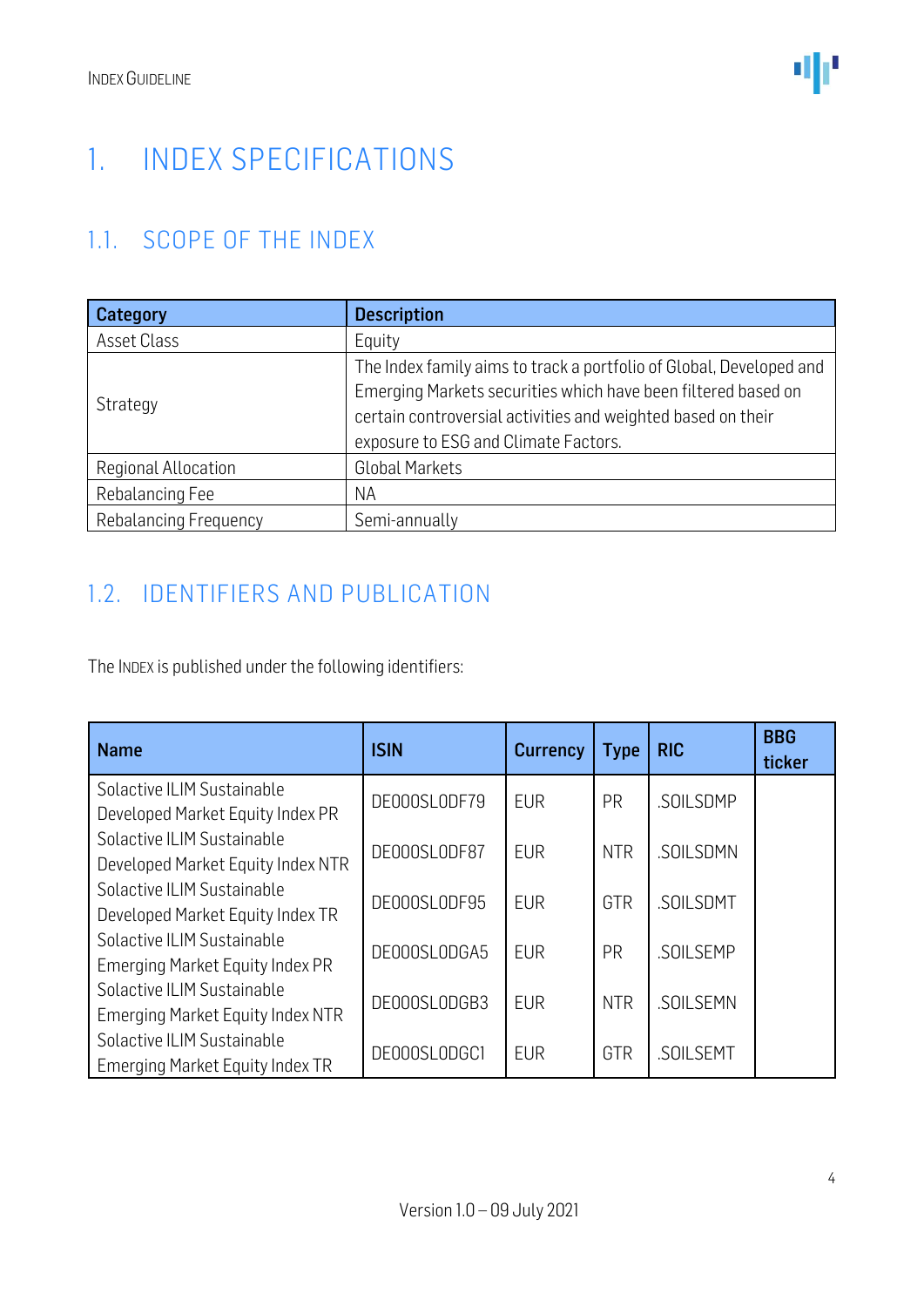| <b>Name</b>                                                         | <b>ISIN</b>  | <b>Currency</b> | Type   | <b>RIC</b> | <b>BBG</b><br>ticker |
|---------------------------------------------------------------------|--------------|-----------------|--------|------------|----------------------|
| Solactive ILIM Sustainable<br><b>Global Market Equity Index PR</b>  | DE000SL0DGD9 | <b>EUR</b>      | $PR^*$ | .SOILSGMP  |                      |
| Solactive ILIM Sustainable<br><b>Global Market Equity Index NTR</b> | DE000SL0DGE7 | <b>EUR</b>      | $NTR*$ | .SOILSGMN  |                      |
| Solactive ILIM Sustainable<br><b>Global Market Equity Index TR</b>  | DE000SL0DGF4 | <b>EUR</b>      | $GTR*$ | .SOILSGMT  |                      |

\*PR, NTR, GTR means that the Index is calculated as price return, net total return, gross total return Index as described in the Equity Index Methodology, which is available on the SOLACTIVE website[: https://www.solactive.com/documents/equity-index-methodology/](https://www.solactive.com/documents/equity-index-methodology/)

The INDEX is published on the website of the INDEX ADMINISTRATOR [\(www.solactive.com\)](http://www.solactive.com/) and is, in addition, available via the price marketing services of Boerse Stuttgart GmbH and may be distributed to all of its affiliated vendors. Each vendor decides on an individual basis as to whether it will distribute or display the INDEX via its information systems.

Any publication in relation to the INDEX (e.g. notices, amendments to the GUIDELINE) will be available at the website of the INDEX ADMINISTRATOR: [https://www.solactive.com/news/announcements/.](https://www.solactive.com/news/announcements/)

#### <span id="page-4-0"></span>1.3. INITIAL LEVEL OF THE INDEX

The initial level of the INDEX on the 21/05/2021, the START DATE, is 100. Historical values from the 09/07/2021 the LIVE DATE, will be recorded in accordance with Article 8 of the BMR. Levels of the INDEX published for a period prior to the LIVE DATE have been back-tested.

#### <span id="page-4-1"></span>1.4. PRICES AND CALCULATION FREQUENCY

The level of the INDEX is calculated on each CALCULATION DAY from 9:00 a.m. to 10:50 p.m. CET based on the TRADING PRICES on the EXCHANGES on which the INDEX COMPONENTS are listed. TRADING PRICES of INDEX COMPONENTS not listed in the INDEX CURRENCY are converted using the current Intercontinental Exchange (ICE) spot foreign exchange rate. Should there be no current TRADING PRICE for an INDEXCOMPONENT, the later of: (i) the most recent CLOSING PRICE; or (ii) the last available TRADING PRICE for the preceding TRADING DAY is used in the calculation.

In addition to the intraday calculation a closing level of the INDEX for each CALCULATION DAY is also calculated. This closing level is based on the CLOSING PRICES for the INDEX COMPONENTS on the respective EXCHANGES on which the INDEX COMPONENTS are listed. The CLOSING PRICES of INDEX COMPONENTS not listed in the INDEX CURRENCY are converted using the 04:00 p.m. London time WM Fixing quoted by Reuters. If there is no 04:00 p.m. London time WM Fixing for the relevant CALCULATION DAY, the last available 04:00 p.m. London time WM Fixing will be used for the closing level calculation.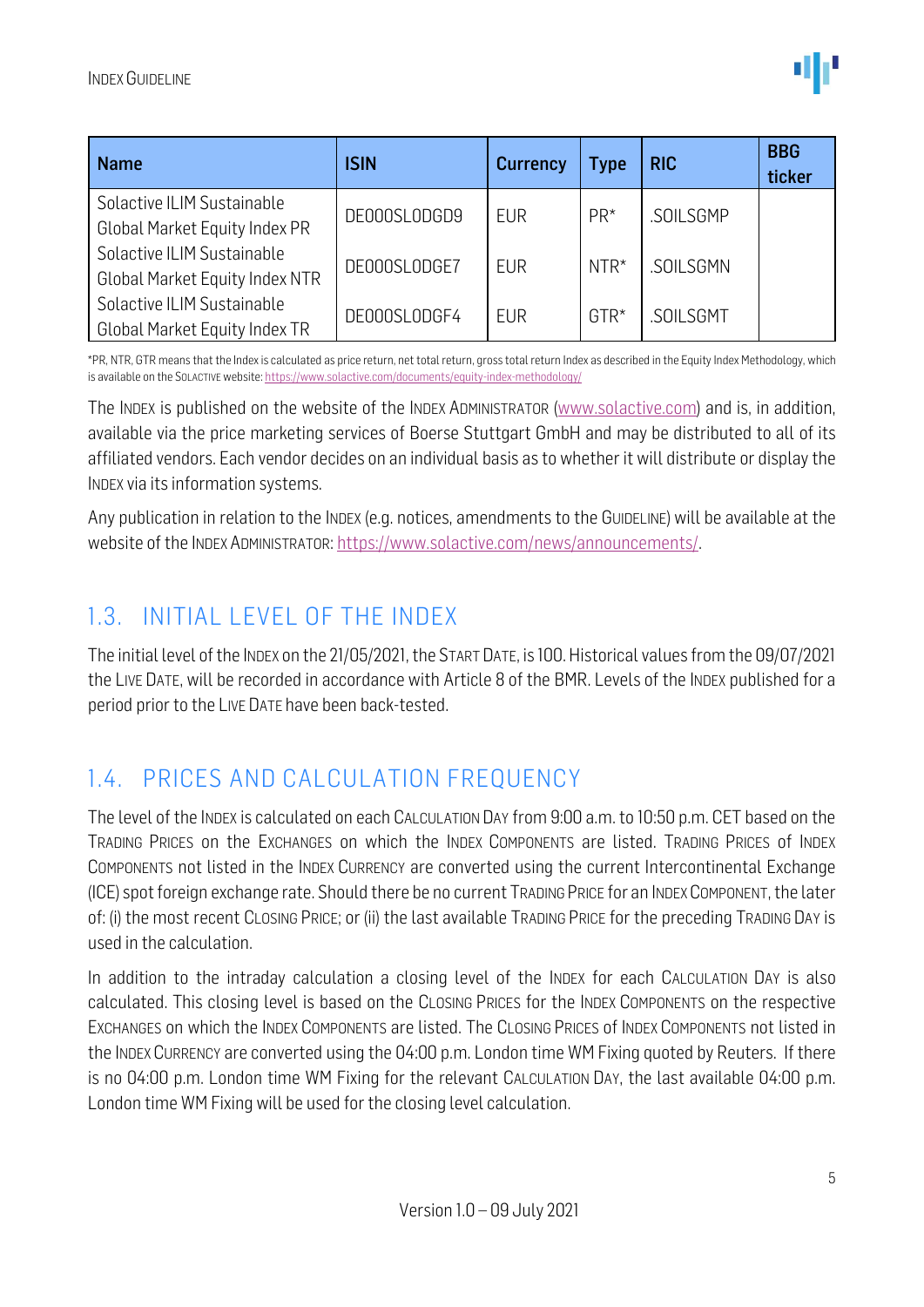### <span id="page-5-0"></span>1.5. LICENSING

Licenses to use the INDEX as the underlying value for financial instruments, investment funds and financial contracts may be issued to stock exchanges, banks, financial services providers and investment houses by SOLACTIVE.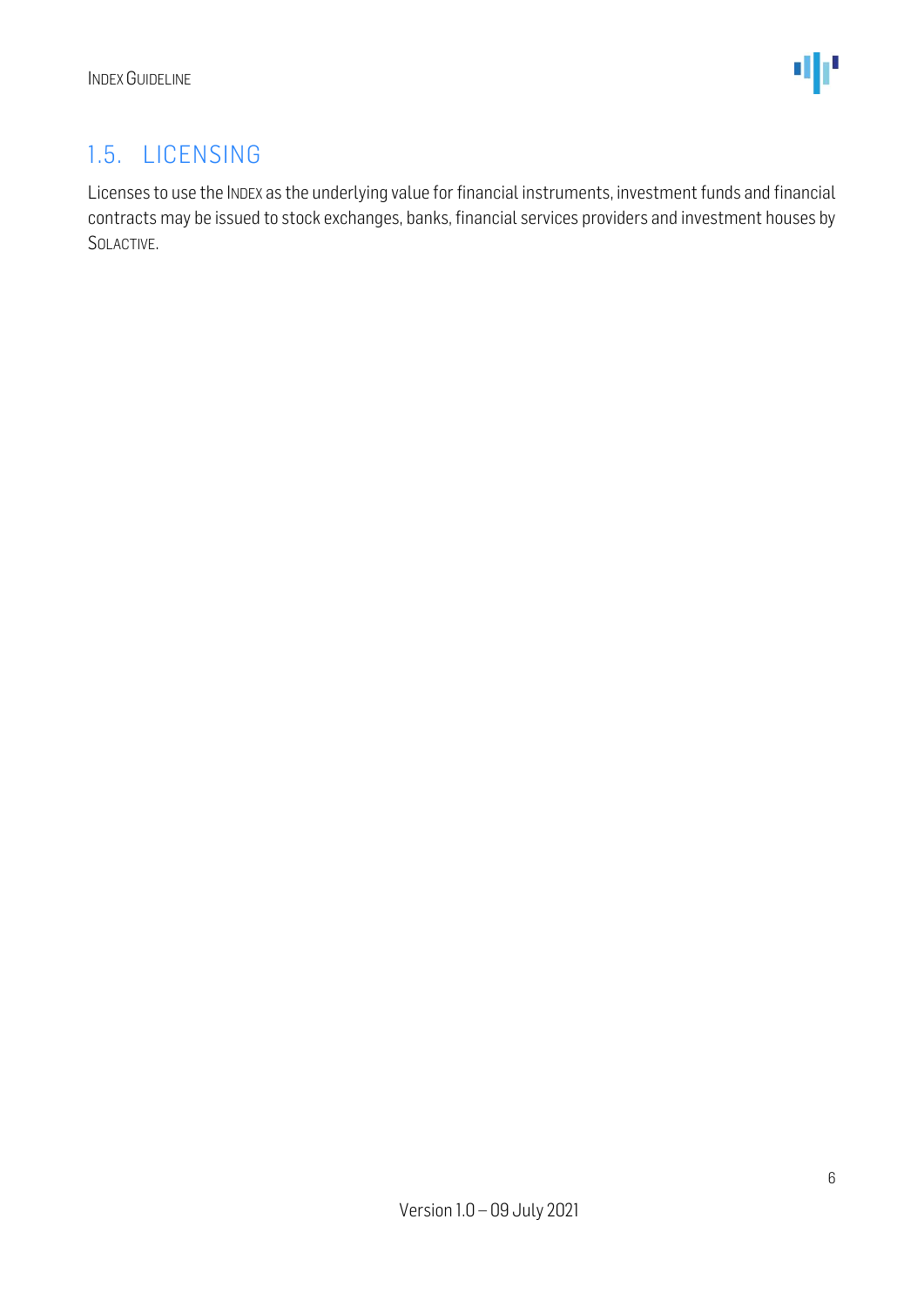## <span id="page-6-0"></span>2. INDEX SELECTION

On each SELECTION DAY, the INDEX ADMINISTRATORwill revise the composition of the INDEX.

In a first step, the INDEX ADMINISTRATOR determines the INDEX UNIVERSE in accordance with Section 2.1. The INDEX UNIVERSE comprises all those financial instruments which fulfill the INDEX UNIVERSE REQUIREMENTS (as specified in Section 2.1) and will constitute a starting pool from which the components of the INDEX will be selected. Based on this INDEX UNIVERSE, the new composition of the INDEX will be determined by applying the rules outlined in Section 2.2.

Each new INDEX COMPONENT will be assigned a weight as described in Section 2.3.

### <span id="page-6-1"></span>2.1. INDEX UNIVERSE REQUIREMENTS

The INDEX UNIVERSE is comprised of all financial instruments which fulfill the below requirements

#### (the "INDEX UNIVERSE REQUIREMENTS"):

Is a GBS INDEX COMPONENT (in case the SELECTION DAY is after the GBS REBALANCING DAY) or part/component of the GBS INDEX UNIVERSE (in case the SELECTION DAY is before the GBS REBALANCING DAY) of the following indices on a SELECTION DAY.

| <b>Index</b>                                | <b>Index Universe</b>                    | <b>ISIN Universe</b> |
|---------------------------------------------|------------------------------------------|----------------------|
| Solactive ILIM Sustainable Global Market    | Solactive GBS Global Markets Large & Mid |                      |
| Equity Index                                | Cap USD Index PR                         | DE000SLA7729         |
| Solactive ILIM Sustainable Developed Market | Solactive GBS Developed Markets Large &  |                      |
| Equity Index                                | Mid Cap USD Index PR                     | DE000SLA41B6         |
| Solactive ILIM Sustainable Emerging Market  | Solactive GBS Emerging Markets Large &   |                      |
| Equity Index                                | Mid Cap USD Index PR                     | DE000SLA75V2         |

The determination of the INDEX UNIVERSE is fully rule-based and the INDEX ADMINISTRATOR cannot make any discretionary decisions.

#### <span id="page-6-2"></span>2.2. SELECTION OF THE INDEX COMPONENTS

Based on the INDEX UNIVERSE, the initial composition of the INDEX as well as any selection for an ordinary rebalance is determined on the SELECTION DAY in accordance with the following rules (the "INDEX COMPONENT REQUIREMENTS"):

1. The INDEX UNIVERSE is filtered based on Controversial Activity Criteria, as outlined below in the Exclusion List section.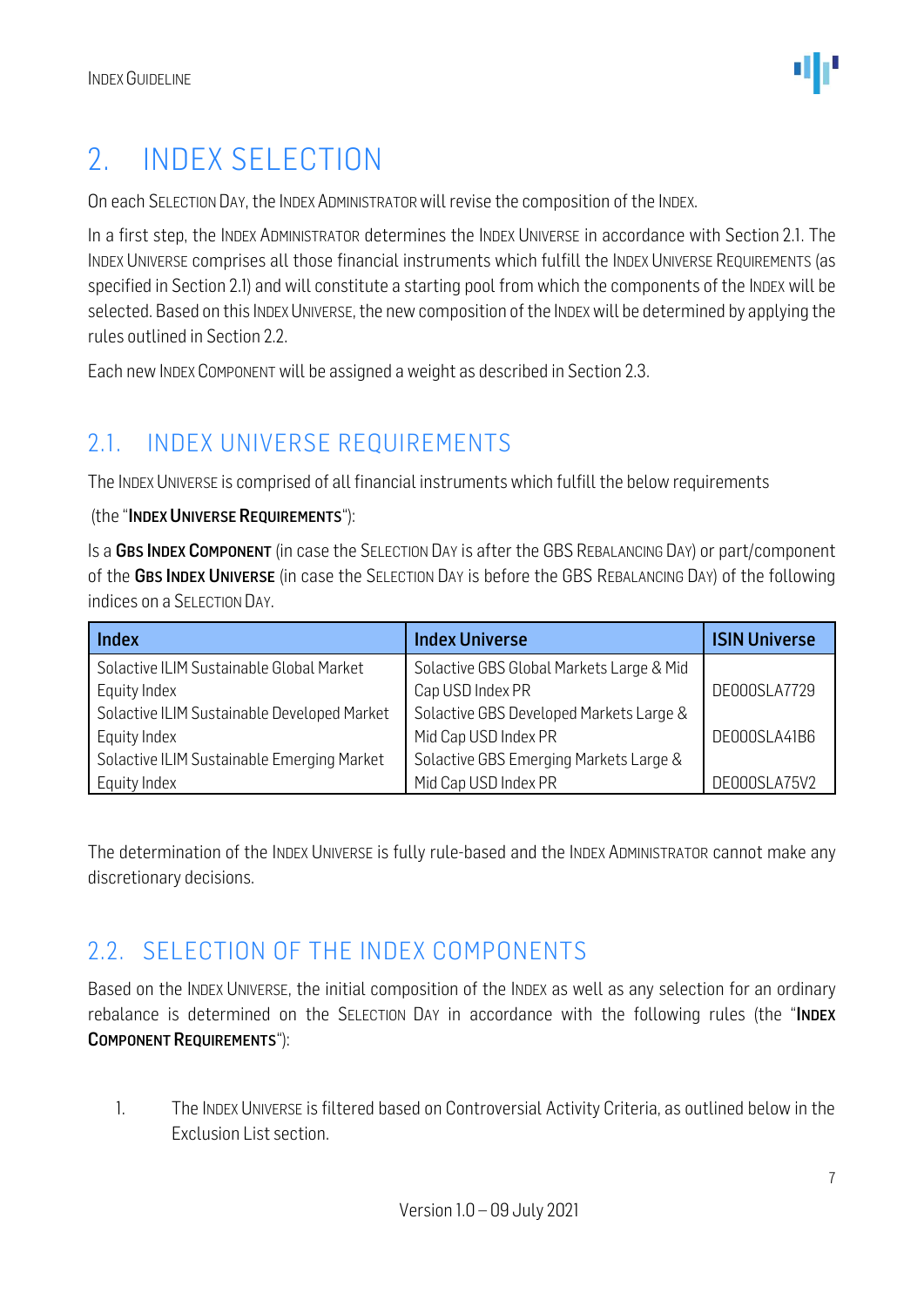

- 2. ESG and Carbon Tilt Scores are calculated for all securities at the INDEX level. There will be a scoring system for each Global, Developed and Emerging Market INDEX.
- 3. Free-Float Market Capitalization based weights of the securities that remain after the application of the Exclusion List are multiplied by the ESG Tilt Score first and then the Carbon Tilt Scores
- 4. The resulting weights are rescaled to ensure certain deviations in comparison to the INDEX UNIVERSE are not exceeded.

Below the above steps are explained in more detail.

I. Exclusion List

Securities which are involved in any of the below controversial activities are excluded from the index composition. The Exclusion List is determined based on information supplied by the DATA PROVIDER.

| <b>Filter</b>       | <b>Detail</b>                                                                                                                 | <b>Commentary</b>                                                                                                                 |  |  |
|---------------------|-------------------------------------------------------------------------------------------------------------------------------|-----------------------------------------------------------------------------------------------------------------------------------|--|--|
| UN GC<br>violators  |                                                                                                                               | Remove any UNGC Violators                                                                                                         |  |  |
| Controversy         | Existing controversies in issues such as<br>operations and employee incidents, human<br>rights, business ethics and water use | Remove companies in the Severe Controversy Category                                                                               |  |  |
|                     | <b>Anti-Personnel Mines</b>                                                                                                   |                                                                                                                                   |  |  |
|                     | <b>Biological and Chemical Weapons</b>                                                                                        | Remove companies with any detectable involvement in                                                                               |  |  |
| Controversial       | <b>Cluster Weapons</b>                                                                                                        | the core weapon system, or components/services of the                                                                             |  |  |
| Weapons             | Depleted Uranium                                                                                                              | core weapon system that are considered tailor-made and                                                                            |  |  |
|                     | Nuclear Weapons                                                                                                               | essential for the lethal use of the weapon                                                                                        |  |  |
|                     | White Phosphorus                                                                                                              |                                                                                                                                   |  |  |
|                     | <b>Tobacco Products Production</b>                                                                                            | Remove any company which manufactures tobacco<br>products                                                                         |  |  |
| Tobacco             | <b>Tobacco Products Related Products/Services</b>                                                                             | Remove any company which derives more than 10% of its<br>revenues from supplying tobacco-related<br>products/services             |  |  |
|                     | <b>Tobacco Products Retail</b>                                                                                                | Remove any company which derives more than 10% of its<br>revenues from the distribution and/or retail sale of<br>tobacco products |  |  |
|                     | <b>Thermal Coal Extraction</b>                                                                                                | Remove companies deriving more than 10% of its revenue<br>from thermal coal extraction                                            |  |  |
| <b>Thermal Coal</b> | <b>Thermal Coal Power Generation</b>                                                                                          | Remove companies deriving more than 25% of its<br>revenues based on generating electricity from thermal<br>coal                   |  |  |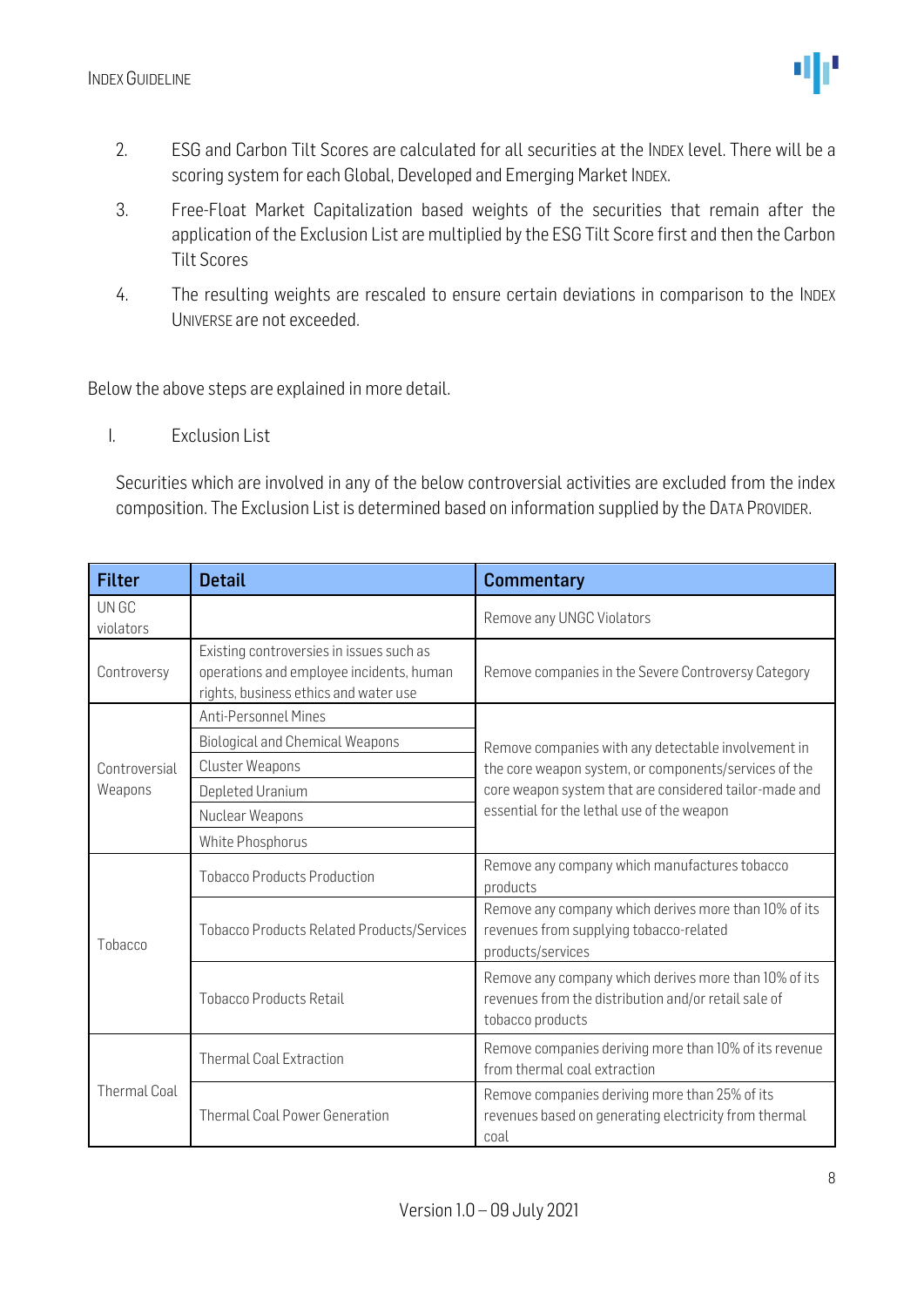| Arctic Oil | Arctic Oil & Gas Exploration Extraction | Remove companies deriving more than 10% of its<br>revenues from oil and gas exploration in Arctic regions |
|------------|-----------------------------------------|-----------------------------------------------------------------------------------------------------------|
| Oil Sands  | Oil Sands Extraction                    | Remove companies deriving more than 10% of its<br>revenues from oil sands extraction                      |

#### II. ESG Tilt Score

- 1. For each security within its INDEX UNIVERSE an ESG Tilt Score is calculated
- 2. A company level ESG Risk Rating, which has been determined by the DATA PROVIDER, is adjusted by removing its sector average. The sector is defined as based on the mapping outlined in the Annex.

Note: In the case of securities assigned to the Emerging Market segment, a second adjustment is applied to the resulting scores above, by adding the difference between the Developed Markets and Emerging Markets regional averages.

3. The scores are then normalized based on the following z-scoring formula, capped at +-3 and inverted, to change their direction.

#### $ESG$  Risk Zscore  $=$ Adj ESG Risk Rating − Average Adj ESG Rating STD(Adj ESG Rating)

4. Additionally, the ESG Risk Rating Momentum, which again has been determined by the DATA PROVIDER, is normalized based on the same z-scoring formula above, capped at +-3 and inversed.

Note: Securities missing an ESG Risk Rating or Momentum value are assigned a value of 0.

5. The two individual z-scores above are then combined into an Average ESG z-score:

#### Average ESG Zscore = ESG Risk Zscore + ESG Risk Momentum Zscore/3

- 6. Which is renormalized and divided by 3 to create a score ranging from -1 to 1 defined as the ESG Tilt Score.
- 7. At this stage a 'Best in Class' step is implemented. The objective is to determine the worst laggard companies within the ESG Tilt Score and to remove these from the investible universe.
- 8. To this end ESG Tilt Scores determined in Step 6 are sorted from low to high and the companies with the lowest ESG Tilt Scores satisfying the following two criteria are removed from the universe
	- o Minimum number of names: A minimum of 5% up to a maximum of 10% of securities are intended to be removed.
	- o Minimum market cap weights: A minimum of 3% of the FREE-FLOAT MARKET CAPITALIZATION weights and up to a maximum of 7% are intended to be removed.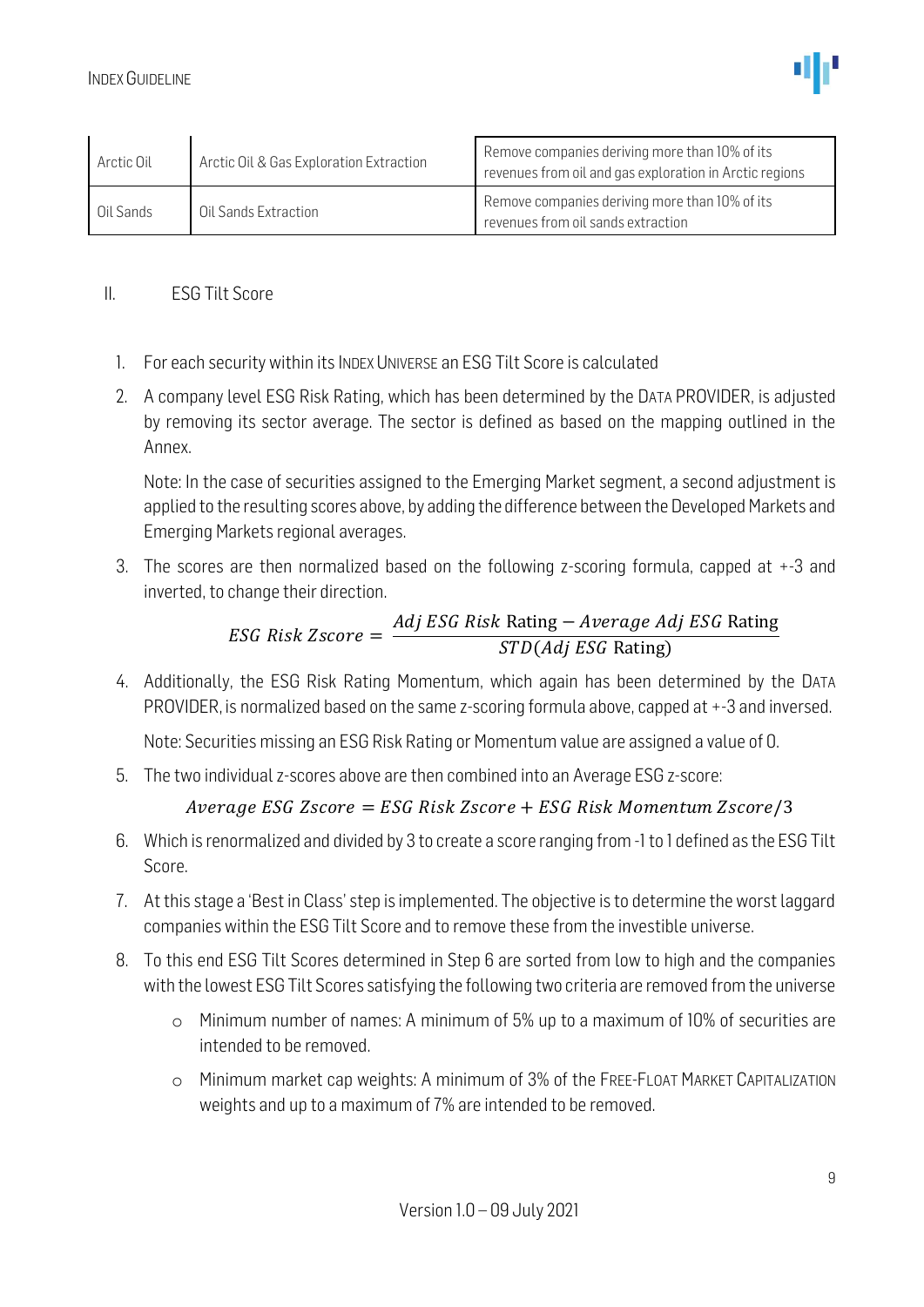

- o This is to ensure this step is impactful from both a number of names and weight removed perspective.
- 9. The 'Best in Class' step is achieved by subtracting the ESG Tilt Score of the security with the highest value from the pool of stocks removed using the above criteria and removing all companies with ESG Tilt Scores less than zero from the investible universe.
- 10. This determines the ESG Tilt Score, which will be used in the tilting process.
- III. Carbon Tilt Score
	- 1. Carbon Intensity and Carbon Risk Scores are determined by the DATA PROVIDER.
		- a. The Carbon Risk Score is first filled, where missing, with an adjusted Carbon Intensity value to mitigate any sparsity in its availability. The adjusted Carbon Intensity value is determined as:

$$
Adj\ CI = \log(Carbon\ Intesity)^2
$$

- 2. Next, each of the two data points are adjusted by removing their sector averages. The sector is determined as based on the mapping outlined in the Annex.
	- a. In case of securities assigned to the Emerging Market segment, a second adjustment is applied to the resulting scores above, by adding the difference between the Developed Markets and Emerging Markets regional averages.

These are the Adjusted Carbon Intensity (CI) values and Adjusted Carbon Risk (CR) Scores.

3. Both values are then normalized based on the same z-scoring formula detailed in the ESG Step above, capped at +-3 and inversed, to change their direction.

$$
CI\ Zscore = \frac{Adj\ CI\ Score - Average\ Adj\ CI\ Score}{STD(Adj\ CI\ Score)}
$$

And

$$
CR\ Zscore = \frac{Adj\ CR\ Score - Average\ Adj\ CR\ Score}{STD(Adj\ CR\ Score)}
$$

Note: Securities missing data are assigned a Z-score of 0.

4. Each of the above Z-scores are then adjusted based on the following formula, capped at 1 and floored at 0 to determine a Tilt Score.

$$
Tilt Score = 0.5 + Zscore/3
$$

5. Green Revenue Scores and Brown Revenues scores are calculated as: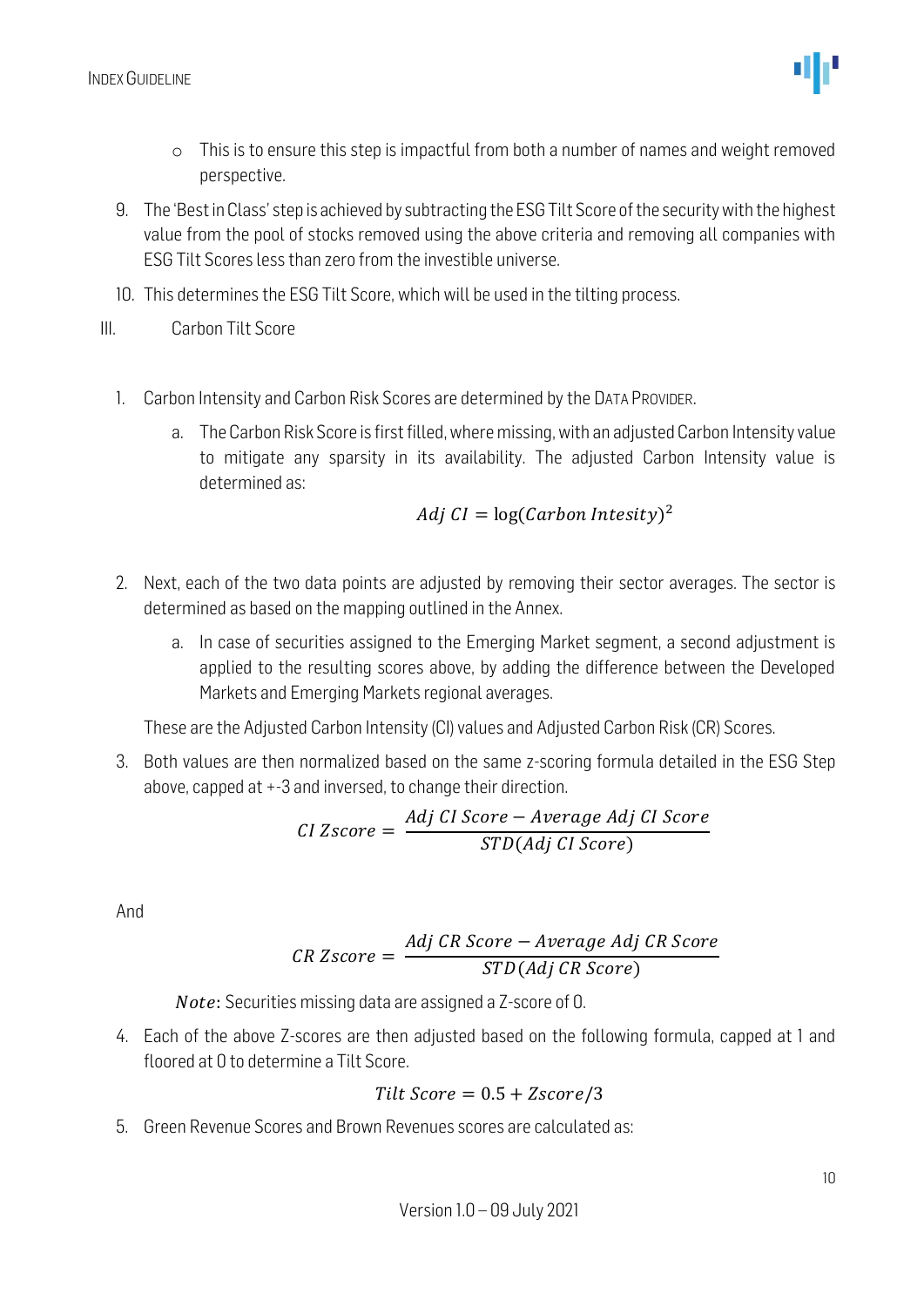#### Green Revenue Tilt Score =  $1 +$  Green Revenue  $* 2$ Brown Revenue Tilt Score =  $1/(Brown$  Revenue  $* 2 + 1)$

The Green Revenues are based on the Sustainable Products Research from the DATA PROVIDER. Specifically, these entail:

| <b>Green Revenues</b>                                                  |
|------------------------------------------------------------------------|
| Energy Efficiency Overall-Revenue Percentage                           |
| Green Buildings Overall-Revenue Percentage                             |
| Green Transportation Overall-Revenue Percentage                        |
| Renewable Energy Overall-Revenue Percentage                            |
| Water Overall-Revenue Percentage                                       |
| Pollution Prevention & Reduction Overall-Revenue Percentage            |
| Resource Efficiency Technologies & Services Overall-Revenue Percentage |

The Brown Revenues comprise the below fields from the DATA PROVIDER:

| <b>Brown Revenues</b>                                     |
|-----------------------------------------------------------|
| Thermal Coal Extraction-Revenue Percentage                |
| Thermal Coal Power Generation-Revenue Percentage          |
| Oil & Gas Production-Revenue Percentage                   |
| Oil & Gas Generation-Revenue Percentage                   |
| Oil & Gas Supporting Products/Services-Revenue Percentage |

6. The final Carbon Tilt Score is determined by multiplying each of the four indicators

#### Carbon Tilt Score  $=$  CI Tilt Score  $*$  CRR Tilt Score  $*$  Green Revenue Tilt Score ∗

The selection of the INDEX COMPONENTS is fully rule-based and the INDEX ADMINISTRATOR cannot make any discretionary decision.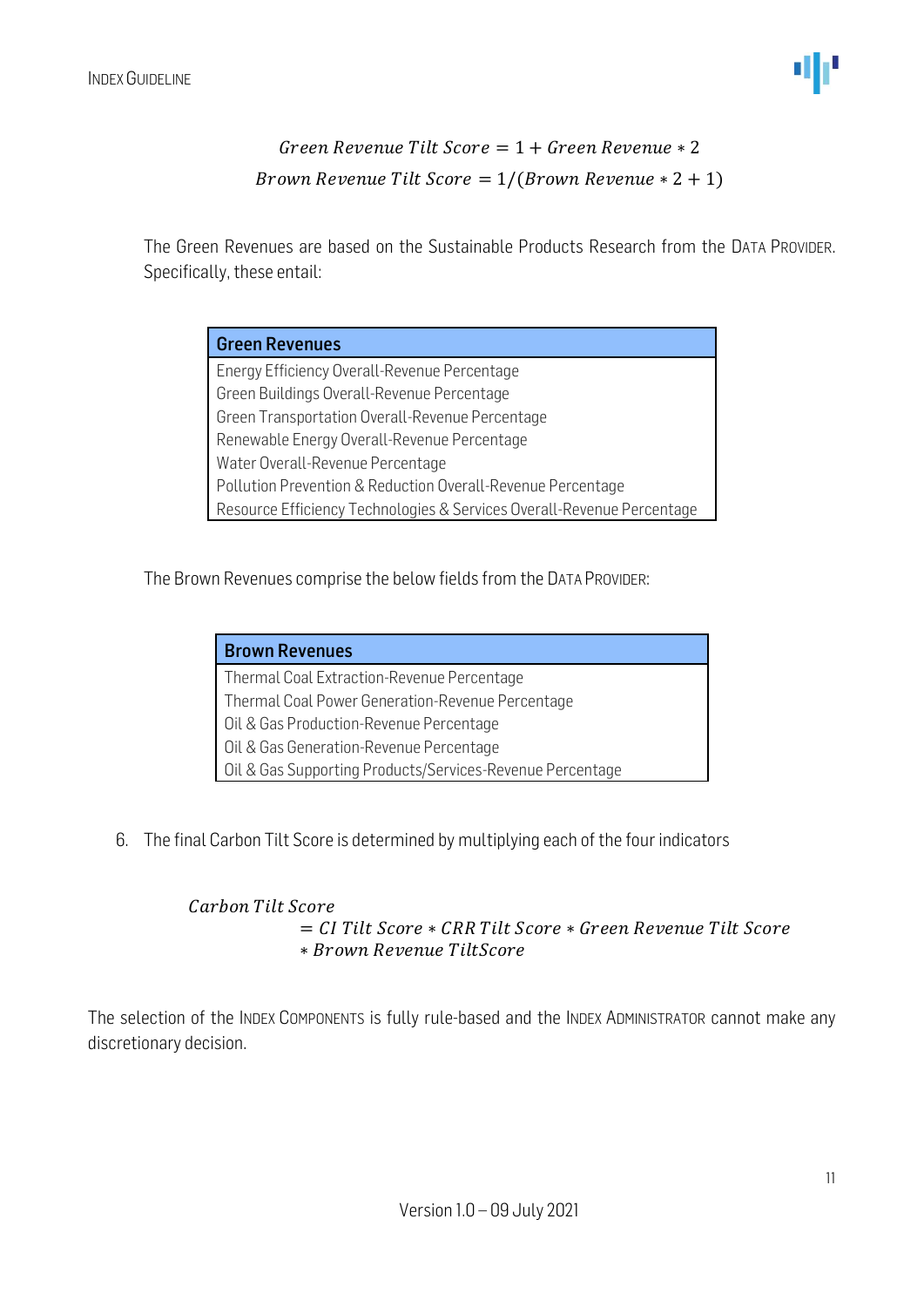

### <span id="page-11-0"></span>2.3. WEIGHTING OF THE INDEX COMPONENTS

On each SELECTION DAY each INDEX COMPONENT is assigned a weight based on the mechanism below:

- 1. For each security from the INDEX UNIVERSE a FREE-FLOAT MARKET CAPITALIZATION weight is calculated ("Universe Weights") which is multiplied with the ESG Tilt Score. These form the ESG Tilted Weights.
- 2. In order to control the Tracking Error and to ensure all sustainability metrics are met, the ESG Tilted Weights are added to the FREE-FLOAT MARKET CAPITALIZATION weights in a 60%/40% ratio and rescaled back to 100%.
- 3. These weights are then multiplied with the Carbon Tilt Score and adjusted a second time based on the same 60%/ 40% ratio versis the FREE-FLOAT MARKET CAPITALIZATIONweights. These represent the Final Tilted Weights.
- 4. An iterative process is then applied in order to ensure the following deviation limits are met:
	- a. Sector and country weight differences between the Final Tilted Weights and the Universe Weights should not exceed 0.5% (50bp). Any weights exceeding this value will be redistributed proportionally across the remaining sectors or countries respectively.
	- b. Individual weight deviation between the Final Tilted Weights and the Universe Weights should not exceed 0.4%. Any weight exceeding this value are to be redistributed proportionally across the remaining securities.
	- c. The weight capping adjustments implemented above, should not invert the active weights determined in Step 3, i.e., comparing the Final Tilted Weights (Step 3) and the Universe Weights (Step 1). If a security has achieved a positive active weight in Step 3 vs the original weight in the INDEX UNIVERSE, then its weight is floored at the INDEX UNIVERSE Weight and vice versa for negative active weights.
	- d. The above process is repeated subsequently until all floors and caps are met. If after 100 iterations no solution is found to fulfill all the criteria, the problem causing deviation parameter (sector or country) is being increased in steps of 0.05% until a viable solution can be attained.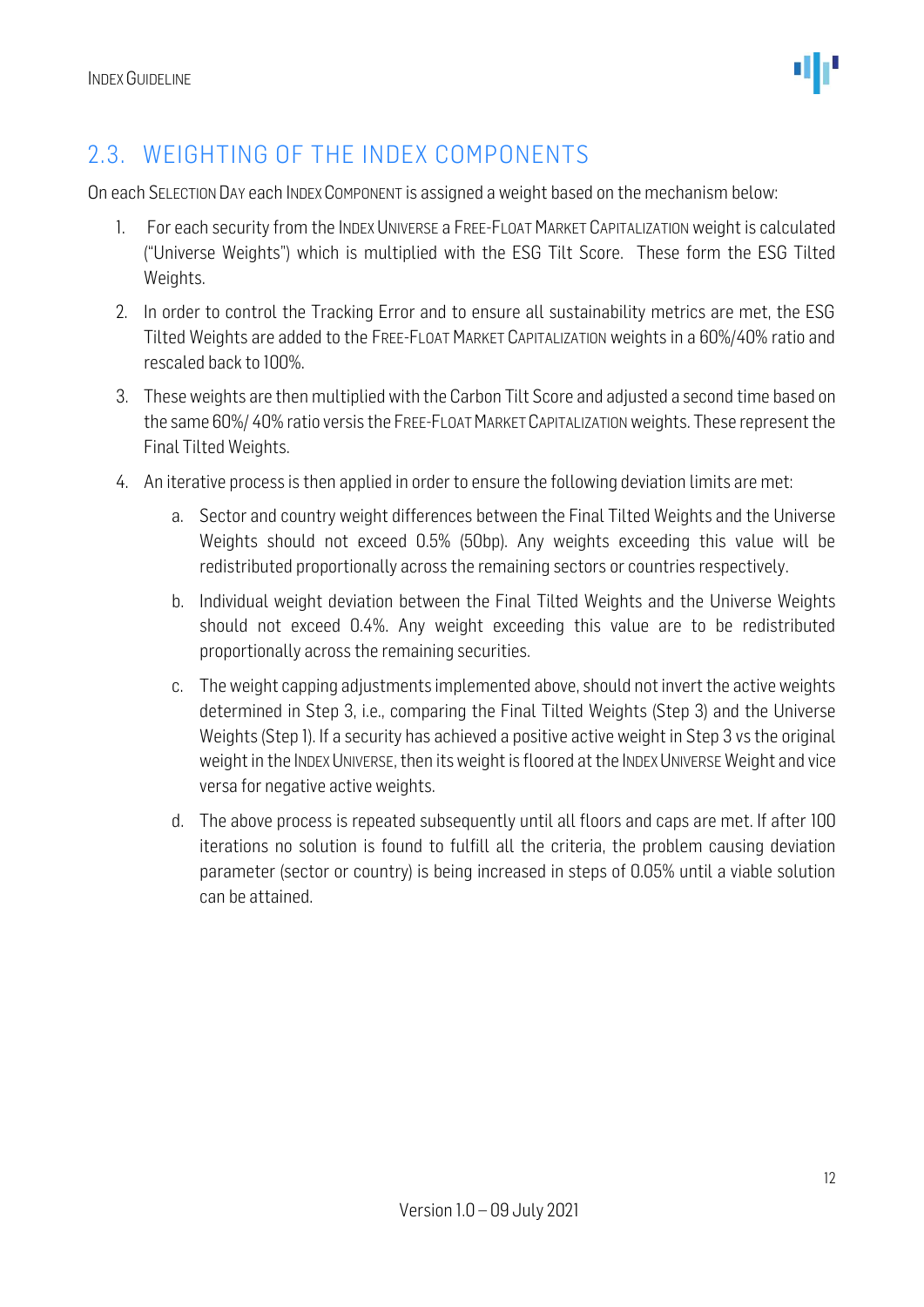## <span id="page-12-0"></span>3. REBALANCE

#### <span id="page-12-1"></span>3.1. ORDINARY REBALANCE

In order to reflect the new selection of the INDEX COMPONENTS determined on the SELECTION DAY (in accordance with Section 2.1 and 2.2) the INDEX is adjusted on the REBALANCE DAY after CLOSE OF BUSINESS.

This is carried out by implementing the shares as determined on the FIXING DAY based on the weights calculated on the SELECTION DAY.

For more information on the rebalance procedure please refer to the Equity Index Methodology, which is incorporated by reference and available on the Solactive website: [https://www.solactive.com/documents/equity-index-methodology/.](https://www.solactive.com/documents/equity-index-methodology/)]

SOLACTIVE will publish any changes made to the INDEX COMPONENTS with sufficient notice before the REBALANCE DAY on the SOLACTIVE website under the section "Announcement", which is available at https://www.solactive.com/news/announcements/

#### <span id="page-12-2"></span>3.2. EXTRAORDINARY REBALANCE

The INDEX is not rebalanced extraordinarily.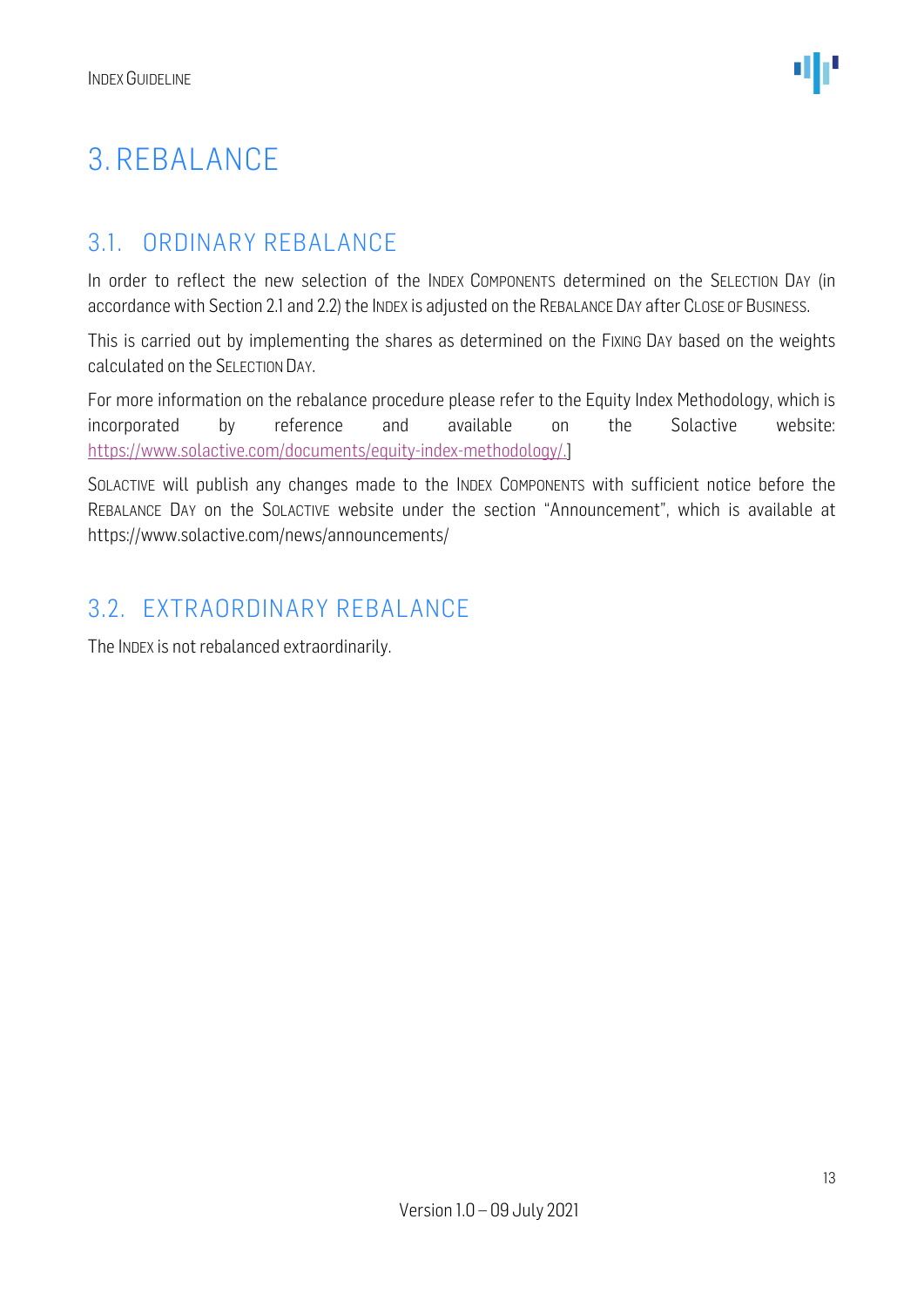## <span id="page-13-0"></span>4. CALCULATION OF THE INDEX

### <span id="page-13-1"></span>4.1. INDEX FORMULA

The INDEX is calculated as a price return, net total return, gross total return Index.

The calculation is performed according to the Equity Index Methodology, which is available on the SOLACTIVE website: [https://www.solactive.com/documents/equity-index-methodology/.](https://www.solactive.com/documents/equity-index-methodology/) The divisor index formula stipulates that the level of the INDEX changes based on the change of the prices of its INDEX COMPONENTS taking into account their weight in the INDEX and any currency conversion in case the price of an INDEX COMPONENT is quoted in a currency other than the INDEX CURRENCY.

Any dividends or other distributions are reinvested across the entire basket of INDEX COMPONENTS by means of a divisor at the opening of the effective date (the so-called ex-date) of the payment of such dividend or other distribution.

A more detailed description of the mechanics of the index calculation formula can be found in the Equity Index Methodology under Section 1.2.

#### <span id="page-13-2"></span>4.2. ACCURACY

The level of the INDEX will be rounded to 2 decimal places. Divisors will be rounded to six decimal places. TRADING PRICES and foreign exchange rates will be rounded to six decimal places.

#### <span id="page-13-3"></span>4.3. ADJUSTMENTS

Under certain circumstances, an adjustment of the INDEXmay be necessary between two regular REBALANCE DAYS. Such adjustment has to be made if a corporate action (as specified in Section 4.4 below) in relation of an INDEX COMPONENT occurs. Such adjustment may have to be done in relation to an INDEX COMPONENT and/or may also affect the number of INDEX COMPONENTS and/or the weighting of certain INDEX COMPONENTS and will be made in compliance with the Solactive Equity Index Methodology, which is incorporated by reference and available on the SOLACTIVE website: [https://www.solactive.com/documents/equity-index-methodology/.](https://www.solactive.com/documents/equity-index-methodology/)

SOLACTIVE will announce the INDEX adjustment giving a notice period of at least two TRADING DAYS (with respect to the affected INDEX COMPONENT) on the SOLACTIVE website under the Section "Announcements", which is available at https://www.solactive.com/news/announcements/. The INDEX adjustments will be implemented on the effective day specified in the respective notice.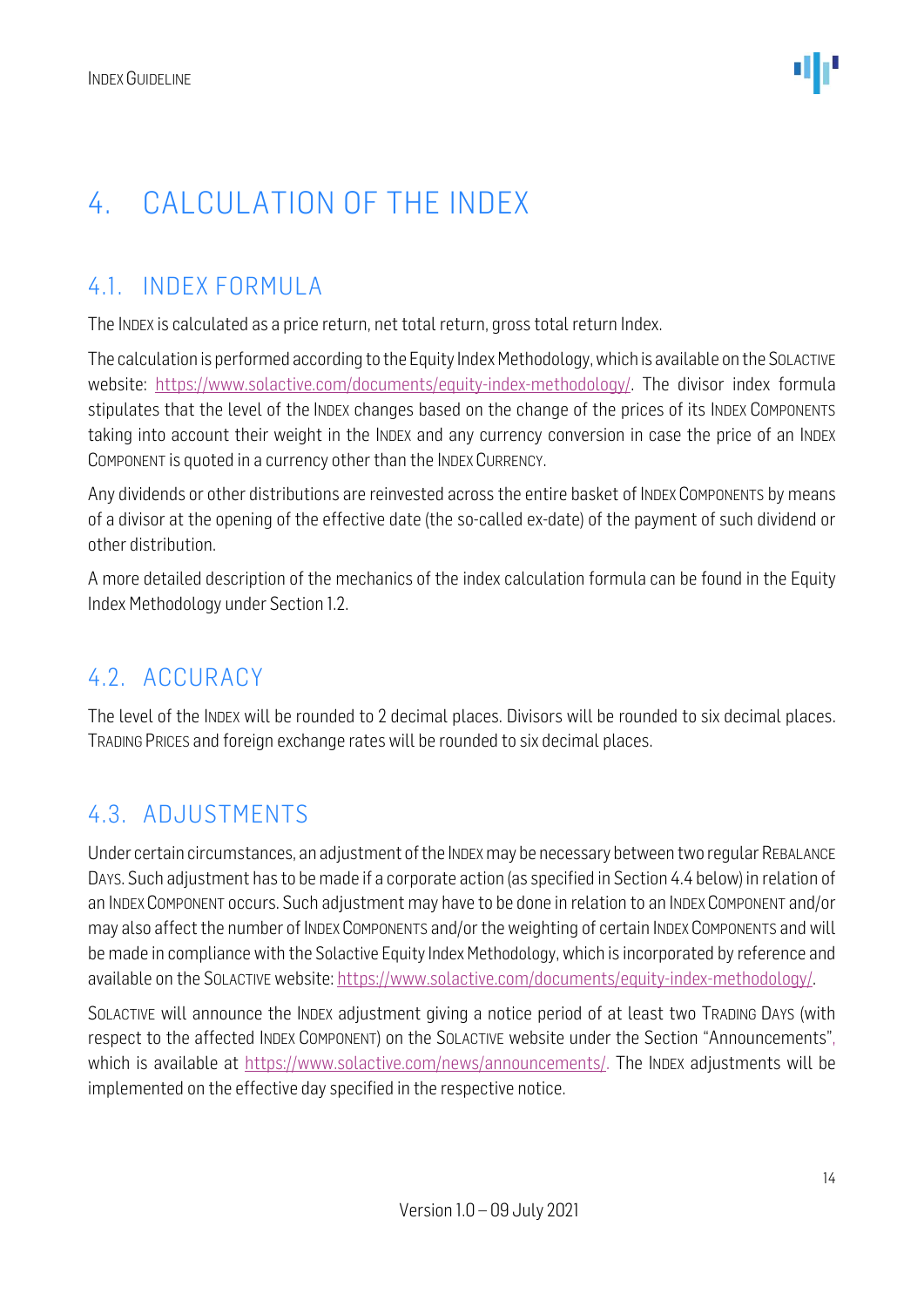

### <span id="page-14-0"></span>4.4. CORPORATE ACTIONS

As part of the INDEX maintenance SOLACTIVE will consider various events - also referred to as corporate actions –which result in an adjustment to the INDEX between two regular REBALANCE DAYS. Such events have a material impact on the price, weighting or overall integrity of INDEX COMPONENTS. Therefore, they need to be accounted for in the calculation of the INDEX. Corporate actions will be implemented from the cum-day to the ex-day of the corporate action, so that the adjustment to the INDEX coincides with the occurrence of the price effect of the respective corporate action.

Adjustments to the INDEX to account for corporate actions will be made in compliance with the Equity Index Methodology, which is available on the SOLACTIVE website: [https://www.solactive.com/documents/equity](https://www.solactive.com/documents/equity-index-methodology/)[index-methodology/.](https://www.solactive.com/documents/equity-index-methodology/) This document contains for each corporate action a brief definition and specifies the relevant adjustment to the INDEX variables.

While SOLACTIVE aims at creating and maintaining its methodology for treatment of corporate actions as generic and transparent as possible and in line with regulatory requirements, it retains the right in accordance with the Equity Index Methodology to deviate from these standard procedures in case of any unusual or complex corporate action or if such a deviation is made to preserve the comparability and representativeness of the INDEX over time.

SOLACTIVE considers following, but not conclusive, list of corporate actions as relevant for INDEX maintenance:

- $\geq$  Cash Distributions (e.g. payment of a dividend)
- $>$  Stock distributions (e.g. payment of a dividend in form of additional shares)
- $>$  Stock distributions of another company (e.g. payment of a dividend in form of additional shares of another company (e.g. of a subsidiary))
- $>$  Share splits (company's present shares are divided and therefore multiplied by a given factor)
- $\geq$  Reverse splits (company's present shares are effectively merged)
- $>$  Capital increases (such as issuing additional shares)
- $>$  Share repurchases (a company offer its shareholders the option to sell their shares to a fixed price)
- $>$  Spin-offs (the company splits its business activities into two or more entities and distributes new equity shares in the created entities to the shareholders of the former entity)
- $>$  Mergers & Acquisitions (transaction in which the ownership of a company (or other business organizations) are transferred or consolidated with other entities, e.g. fusion of two or more separate companies into one entity)
- $\geq$  Delistings (company's shares are no longer publicly traded at a stock exchange)
- $>$  Nationalization of a company (effective control of a legal entity is taken over by a state)
- $>$  Insolvency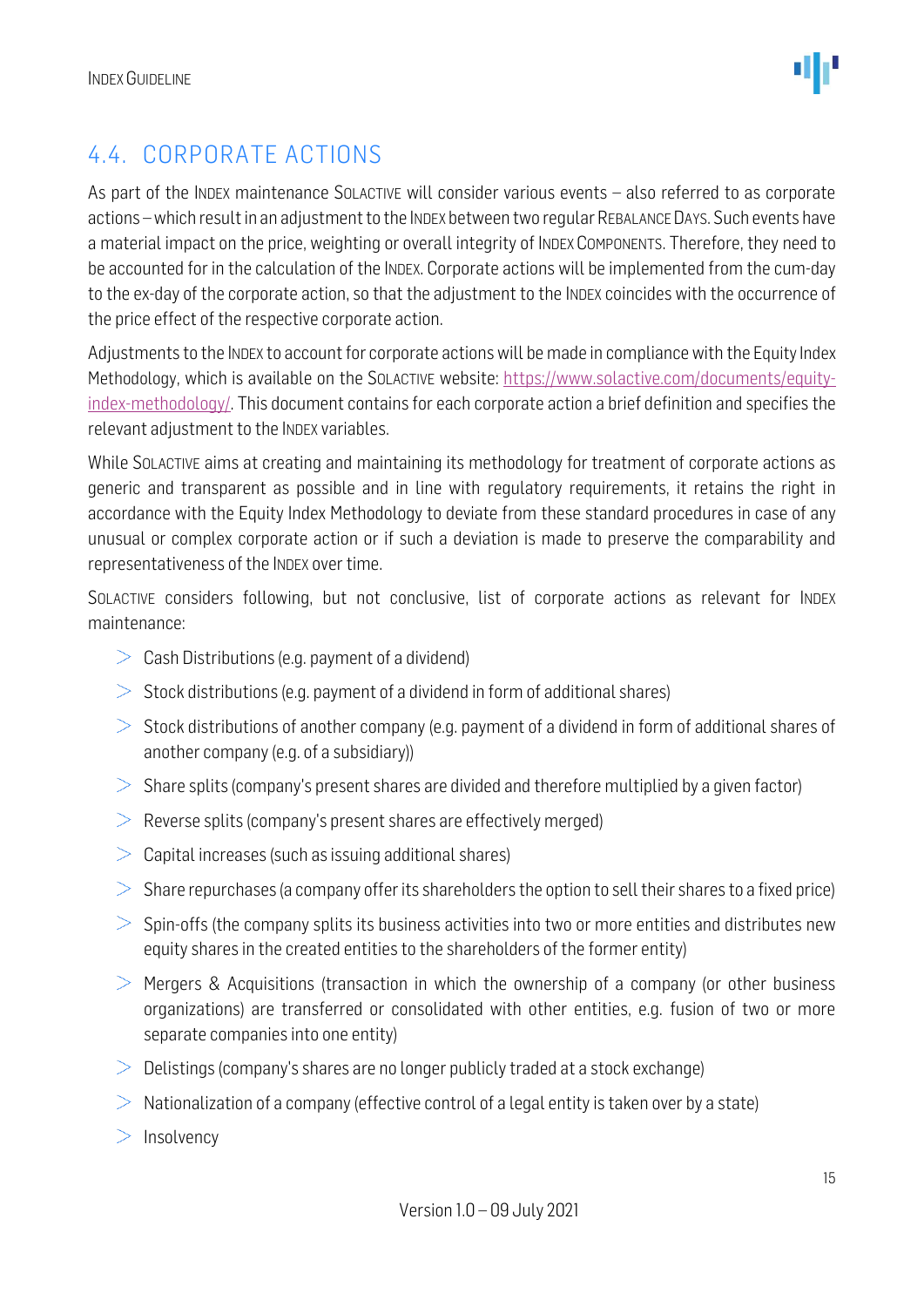### <span id="page-15-0"></span>4.5. RECALCULATION

SOLACTIVE makes the greatest possible efforts to accurately calculate and maintain its indices. However, errors in the determination process may occur from time to time for variety reasons (internal or external) and therefore, cannot be completely ruled out. SOLACTIVE endeavors to correct all errors that have been identified within a reasonable period of time. The understanding of "a reasonable period of time" as well as the general measures to be taken are generally depending on the underlying and is specified in the Solactive Correction Policy, which is incorporated by reference and available on the SOLACTIVE website: [https://www.solactive.com/documents/correction-policy/.](https://www.solactive.com/documents/correction-policy/)

### <span id="page-15-1"></span>4.6. MARKET DISRUPTION

In periods of market stress SOLACTIVE calculates its indices following predefined and exhaustive arrangements as described in the Solactive Disruption Policy, which is incorporated by reference and available on the SOLACTIVE website: [https://www.solactive.com/documents/disruption-policy/.](https://www.solactive.com/documents/disruption-policy/) Such market stress can arise due to a variety of reasons, but generally results in inaccurate or delayed prices for one or more INDEXCOMPONENTS. The determination of the INDEXmay be limited or impaired at times of illiquid or fragmented markets and market stress.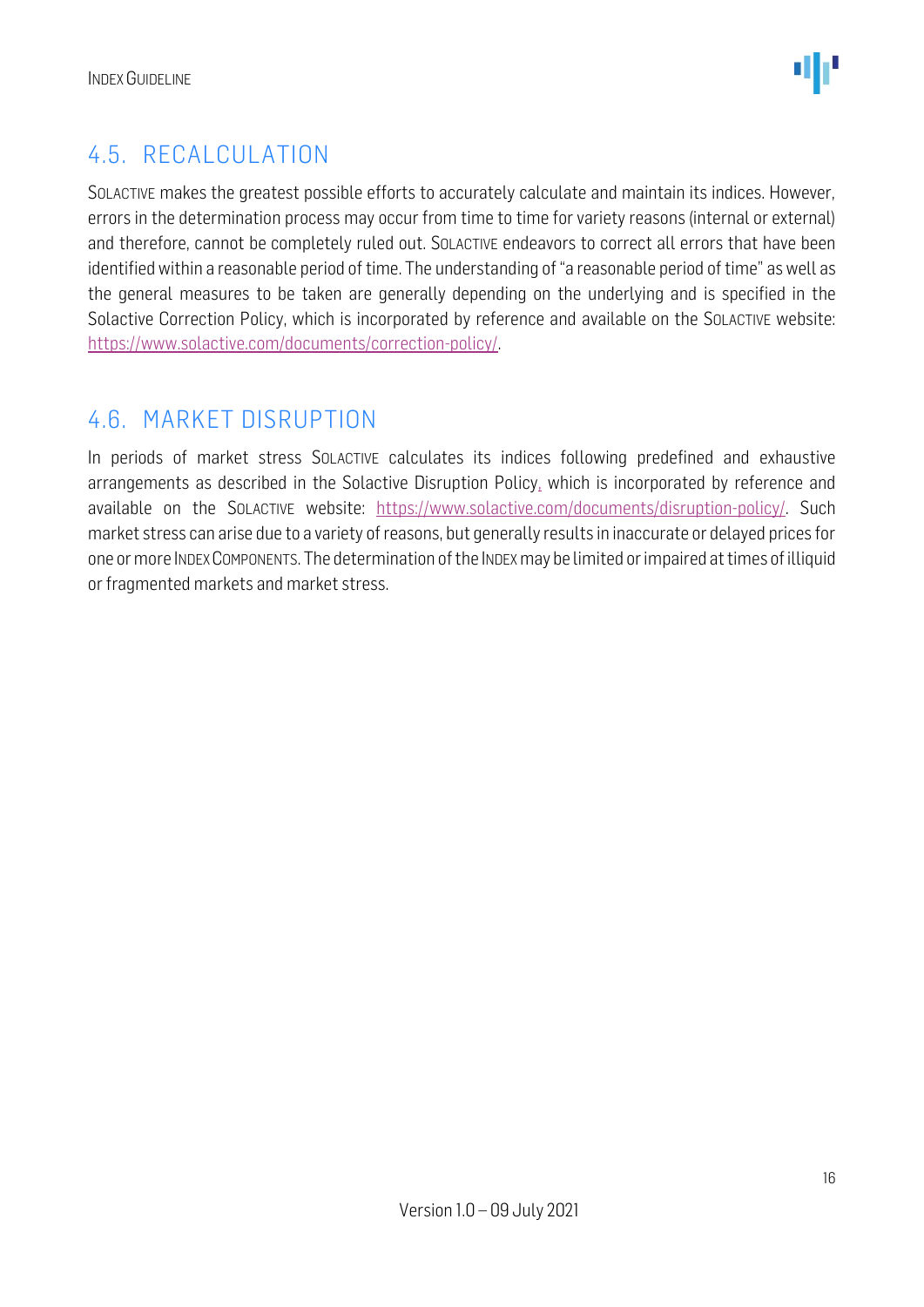## <span id="page-16-0"></span>5. MISCELLANEOUS

#### <span id="page-16-1"></span>5.1. DISCRETION

Any discretion which may need to be exercised in relation to the determination of the INDEX (for example the determination of the INDEX UNIVERSE (if applicable), the selection of the INDEX COMPONENTS (if applicable) or any other relevant decisions in relation to the INDEX) shall be made in accordance with strict rules regarding the exercise of discretion or expert judgement.

#### <span id="page-16-2"></span>5.2. METHODOLOGY REVIEW

The methodology of the INDEX is subject to regular review, at least annually. In case a need of a change of the methodology has been identified within such review (e.g. if the underlying market or economic reality has changed since the launch of the INDEX, i.e. if the present methodology is based on obsolete assumptions and factors and no longer reflects the reality as accurately, reliably and appropriately as before), such change will be made in accordance with the Solactive Methodology Policy, which is incorporated by reference and available on the SOLACTIVE website: [https://www.solactive.com/documents/methodology-policy/.](https://www.solactive.com/documents/methodology-policy/)

Such change in the methodology will be announced on the SOLACTIVE website under the Section "Announcement", which is available at https://www.solactive.com/news/announcements/. The date of the last amendment of this INDEX is contained in this GUIDELINE.

#### <span id="page-16-3"></span>5.3. CHANGES IN CALCULATION METHOD

The application by the INDEX ADMINISTRATOR of the method described in this document is final and binding. The INDEXADMINISTRATOR shall apply the method described above for the composition and calculation of the INDEX. However, it cannot be excluded that the market environment, supervisory, legal and financial or tax reasons may require changes to be made to this method. The INDEX ADMINISTRATOR may also make changes to the terms and conditions of the INDEX and the method applied to calculate the INDEX that it deems to be necessary and desirable in order to prevent obvious or demonstrable error or to remedy, correct or supplement incorrect terms and conditions. The INDEX ADMINISTRATOR is not obliged to provide information on any such modifications or changes. Despite the modifications and changes, the INDEX ADMINISTRATOR will take the appropriate steps to ensure a calculation method is applied that is consistent with the method described above.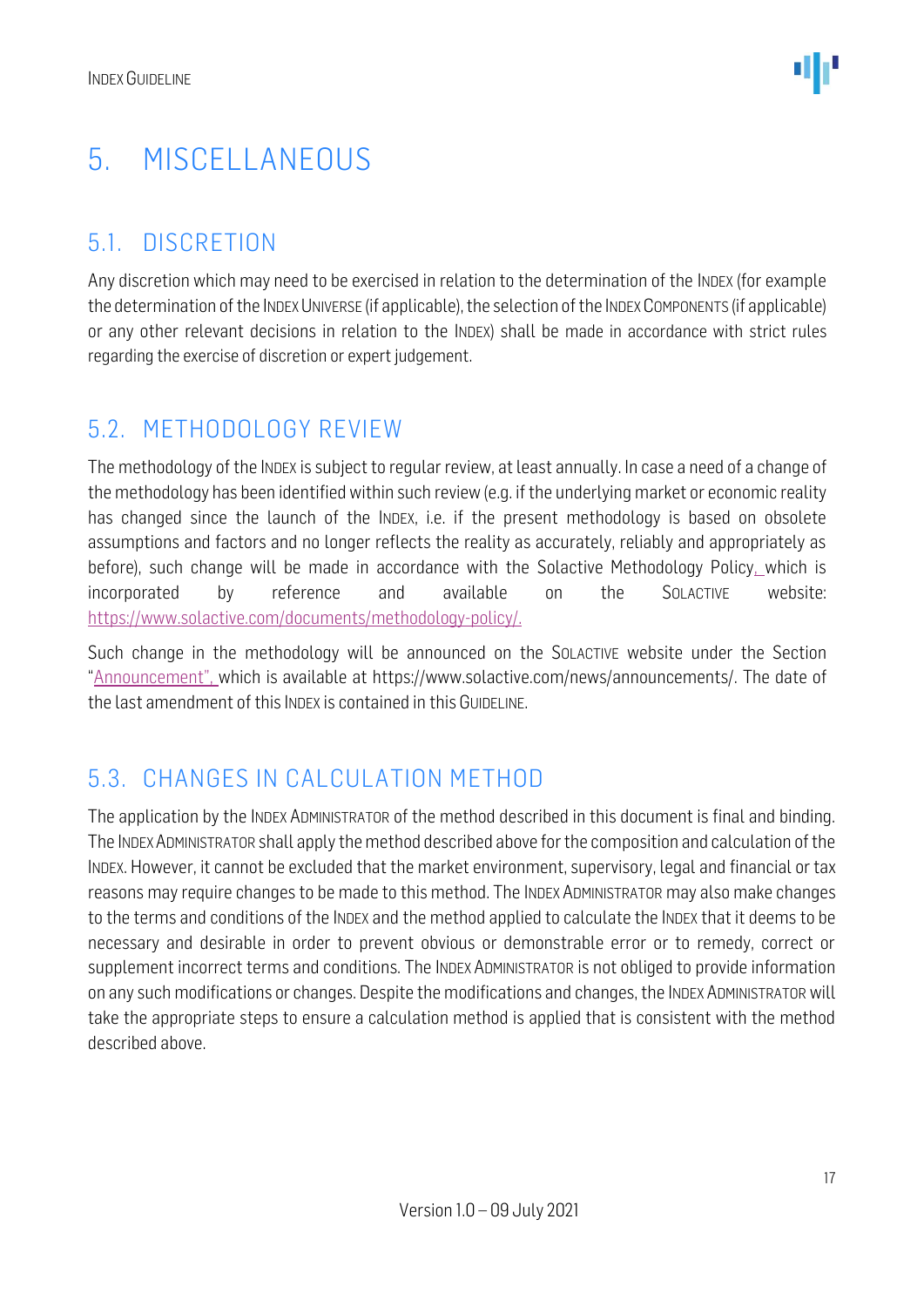

### <span id="page-17-0"></span>5.4. TERMINATION

SOLACTIVE makes the greatest possible efforts to ensure the resilience and continued integrity of its indices over time. Where necessary, SOLACTIVE follows a clearly defined and transparent procedure to adapt Index methodologies to changing underlying markets (see Section 5.2 "Methodology Review") in order to maintain continued reliability and comparability of the indices. Nevertheless, if no other options are available the orderly cessation of the INDEX may be indicated. This is usually the case when the underlying market or economic reality, which an index is set to measure or to reflect, changes substantially and in a way not foreseeable at the time of inception of the index, the index rules, and particularly the selection criteria, can no longer be applied coherently or the index is no longer used as the underlying value for financial instruments, investment funds and financial contracts.

SOLACTIVE has established and maintains clear guidelines on how to identify situations in which the cessation of an index is unavoidable, how stakeholders are to be informed and consulted and the procedures to be followed for a termination or the transition to an alternative index. Details are specified in the Solactive Termination Policy, which is incorporated by reference and available on the SOLACTIVE website: [https://www.solactive.com/documents/termination-policy/.](https://www.solactive.com/documents/termination-policy/)

#### <span id="page-17-1"></span>5.5. OVERSIGHT

An oversight committee composed of staff from SOLACTIVE and its subsidiaries (the "OVERSIGHT COMMITTEE") is responsible for decisions regarding any amendments to the rules of the INDEX. Any such amendment, which may result in an amendment of the GUIDELINE, must be submitted to the OVERSIGHT COMMITTEE for prior approval and will be made in compliance with the [Methodology](http://methodology/) Policy, which is available on the SOLACTIVE website: [https://www.solactive.com/documents/methodology-policy/.](https://www.solactive.com/documents/methodology-policy/)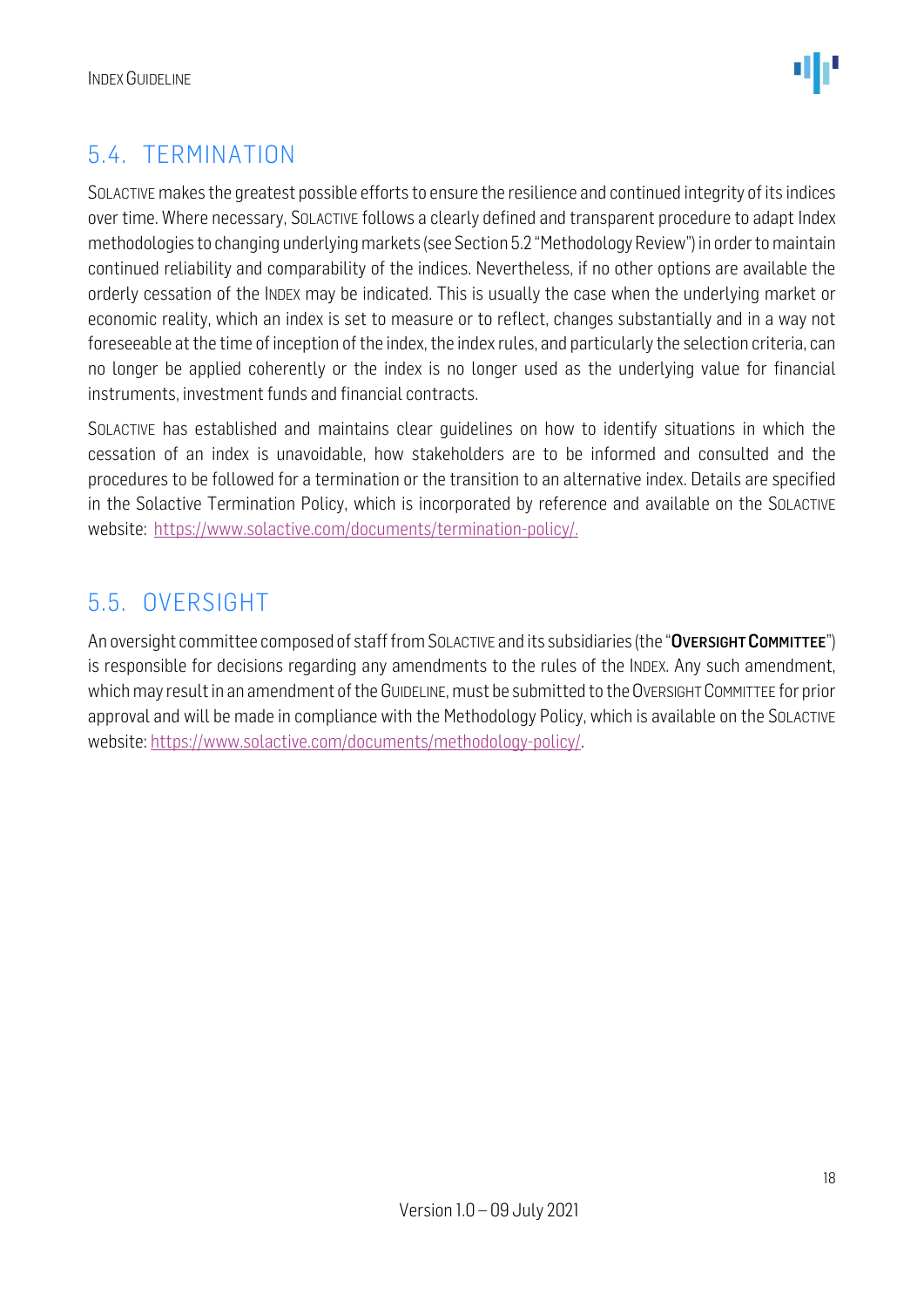### <span id="page-18-0"></span>6. DEFINITIONS

"BENCHMARK REGULATION" shall have the meaning as defined in Section "Introduction".

"BMR" shall have the meaning as defined in Section "Introduction".

"CALCULATION DAY" is every weekday from Monday to Friday.

"CLOSE OF BUSINESS" is the calculation time of the closing level of the INDEX as outlined in Section 1.4.

The "CLOSING PRICE" in respect of an INDEX COMPONENT and a TRADING DAY is a security's final regular-hours TRADING PRICE published by the EXCHANGE and determined in accordance with the EXCHANGE regulations. If the EXCHANGE has no or has not published a CLOSING PRICE in accordance with the EXCHANGE rules for an INDEX COMPONENT, the last TRADING PRICE will be used.

"DATA PROVIDER" is Sustainalytics. For more information, please visit: https://www.sustainalytics.com/.

"ELIGIBLE REBALANCING DAY" is each day that is a TRADING DAY at the New York Stock Exchange, the London Stock Exchange, the EUREX Exchange, and the Tokyo Stock Exchange.

"EXCHANGE" is with respect to the INDEX and every INDEX COMPONENT, the respective exchange where the INDEX COMPONENT has its listing as determined in accordance with the rules in Section 2.

"FIXING DAY" is equal to the SELECTION DAY.

The "FREE FLOAT" is with regard to each of the securities fulfilling the INDEX COMPONENT REQUIREMENTS on a SELECTION DAY the share class-specific fraction of the total number of shares of such share class issued that are available for trading by market participants and not locked-in by long term holders, as sourced from data vendors.

The "FREE FLOAT MARKET CAPITALIZATION" is with regard to each of the securities fulfilling the INDEX COMPONENT REQUIREMENTS on a SELECTION DAY the share class-specific free float market capitalization. It is calculated as the multiplication of the shares outstanding in FREE FLOAT (as sourced from data vendors) with the CLOSING PRICE of the share class as of the respective SELECTION DAY.

"GBS INDEX UNIVERSE" is the INDEX UNIVERSE as defined in the quideline of the Solactive Global Benchmark Series [\(https://solactive.com/downloads/Guideline-Solactive-GBS-Benchmark-Series.pdf\)](https://solactive.com/downloads/Guideline-Solactive-GBS-Benchmark-Series.pdf) for the for the GBS Index specified in Section 2.1.

"GBS INDEX COMPONENT" is each security reflected in the GBS Index specified in Section 2.1.

"GBS REBALANCING DAY" is the first Wednesday in May and November. If that day is not an ELIGIBLE REBALANCING DAY, the REBALANCE DAY will be the following ELIGIBLE REBALANCING DAY.

"GUIDELINE" shall have the meaning as defined in Section "Introduction".

"INDEX" shall have the meaning as defined in Section "Introduction".

"INDEX ADMINISTRATOR" shall have the meaning as defined in Section "Introduction".

"INDEX COMPONENT" is each security reflected in the INDEX.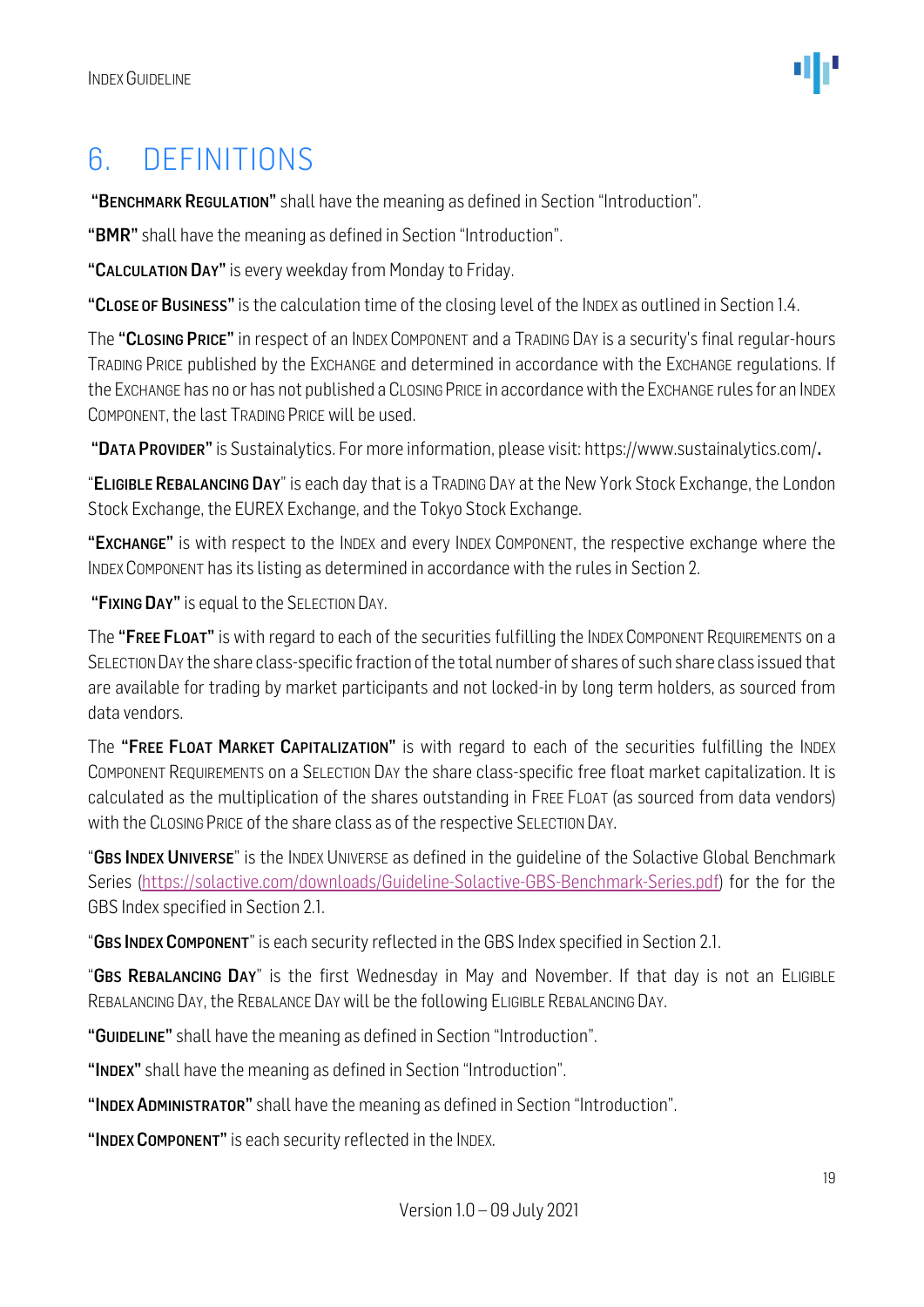"INDEX COMPONENT REQUIREMENTS" shall have the meaning as defined in Section 2.2.

"INDEX CURRENCY" is the currency specified in the column "Currency" in the table in Section 1.2.

"INDEX UNIVERSE REQUIREMENTS" shall have the meaning as defined in Section 2.1.

"INDEX UNIVERSE" is the sum of all financial instruments which fulfill the INDEX UNIVERSE REQUIREMENTS.

"LIVE DATE" shall have the meaning as defined in Section 1.3.

"OVERSIGHT COMMITTEE" shall have the meaning as defined in Section 5.5.

"REBALANCE DAY" is 10 CALCULATION DAYS after the SELECTION DAY. If that day is not an ELIGIBLE REBALANCING DAY, the REBALANCE DAY will be the following ELIGIBLE REBALANCING DAY.

"SELECTION DAY" is the Friday after the first Wednesday in May and November.

"SOLACTIVE" shall have the meaning as defined in Section "Introduction".

"START DATE" shall have the meaning as defined in Section 1.3.

The "TOTAL MARKET CAPITALIZATION" is with regard to each of the securities in the INDEX on a SELECTION DAY the sum of all SHARE CLASS MARKET CAPITALIZATIONs of a company.

"TRADING DAY" is with respect to an INDEX COMPONENT included in the INDEX at the REBALANCE DAY and every INDEXCOMPONENT included in the INDEX at the CALCULATION DAY immediately following the REBALANCE DAY (for clarification: this provision is intended to capture the TRADING DAYS for the securities to be included in the INDEX as new INDEX COMPONENTS with close of trading on the relevant EXCHANGE on the REBALANCE DAY) a day on which the relevant EXCHANGE is open for trading (or a day that would have been such a day if a market disruption had not occurred), excluding days on which trading may be ceased prior to the scheduled EXCHANGE closing time and days on which the EXCHANGE is open for a scheduled shortened period. The INDEX ADMINISTRATOR is ultimately responsible as to whether a certain day is a TRADING DAY.

The "TRADING PRICE" in respect of an INDEX COMPONENT and a TRADING DAY is the most recent published price at which the INDEX COMPONENT was traded on the respective EXCHANGE.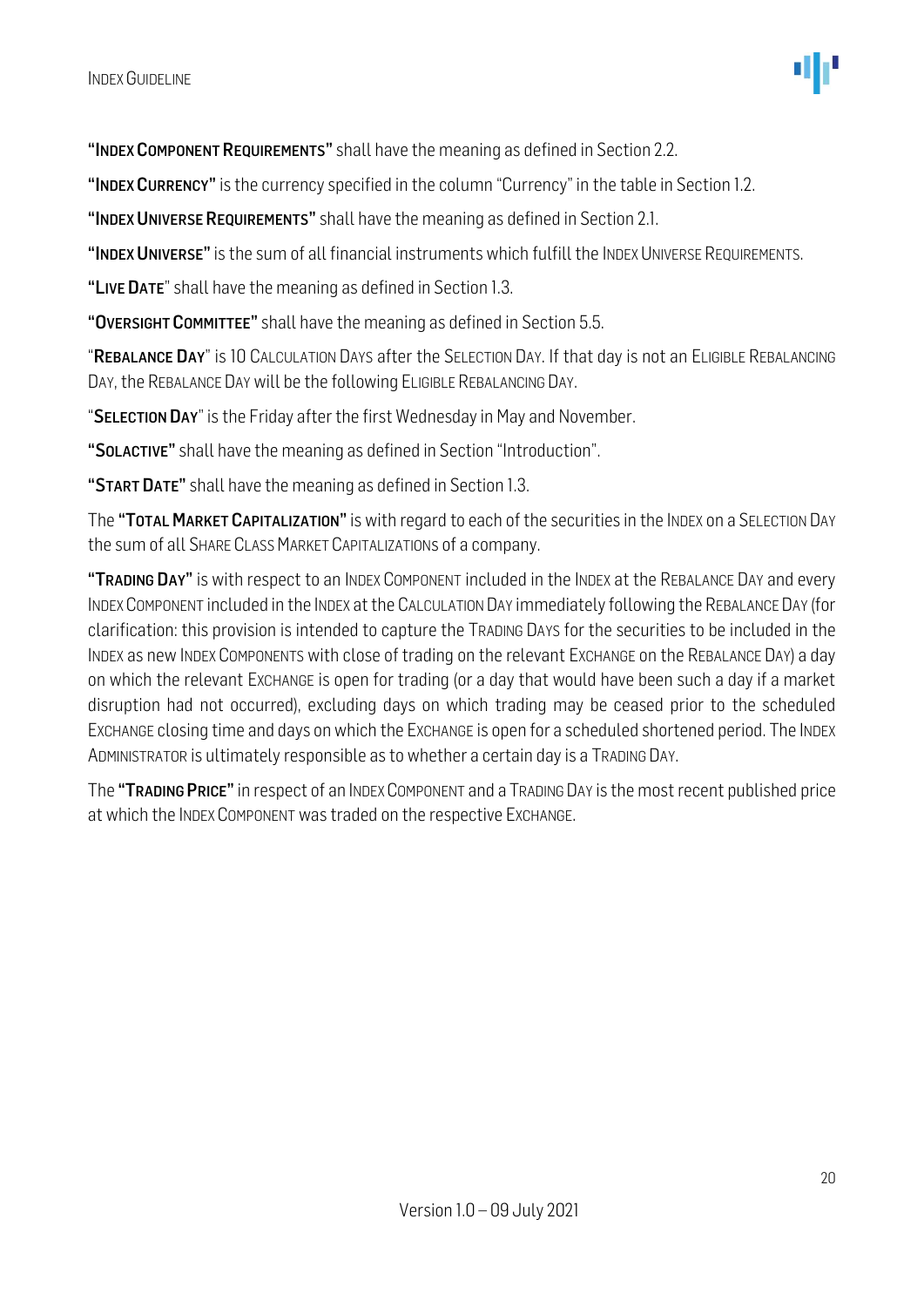### <span id="page-20-0"></span>ANNEX

| <b>Industry</b>                         | <b>Sector</b>                 |
|-----------------------------------------|-------------------------------|
| <b>Other Metals/Minerals</b>            | Materials                     |
| Finance/Rental/Leasing                  | <b>Financials</b>             |
| Homebuilding                            | <b>Consumer Discretionary</b> |
| <b>Real Estate Investment Trusts</b>    | <b>Real Estate</b>            |
| Multi-Line Insurance                    | <b>Financials</b>             |
| Beverages: Alcoholic                    | <b>Consumer Staples</b>       |
| <b>Investment Managers</b>              | <b>Financials</b>             |
| <b>Industrial Conglomerates</b>         | Industrials                   |
| Aerospace & Defense                     | Industrials                   |
| Tobacco                                 | <b>Consumer Staples</b>       |
| Electronic Equipment/Instruments        | <b>Information Technology</b> |
| <b>Major Banks</b>                      | <b>Financials</b>             |
| <b>Food Retail</b>                      | <b>Consumer Staples</b>       |
| Food: Major Diversified                 | <b>Consumer Staples</b>       |
| Publishing: Books/Magazines             | <b>Communication Services</b> |
| Life/Health Insurance                   | <b>Financials</b>             |
| <b>Electric Utilities</b>               | <b>Utilities</b>              |
| Integrated Oil                          | Energy                        |
| Containers/Packaging                    | <b>Materials</b>              |
| <b>Medical Specialties</b>              | <b>Health Care</b>            |
| Pharmaceuticals: Major                  | <b>Health Care</b>            |
| <b>Industrial Machinery</b>             | Industrials                   |
| <b>Internet Retail</b>                  | <b>Consumer Discretionary</b> |
| <b>Regional Banks</b>                   | <b>Financials</b>             |
| <b>Information Technology Services</b>  | <b>Information Technology</b> |
| Semiconductors                          | <b>Information Technology</b> |
| Packaged Software                       | <b>Information Technology</b> |
| <b>Precious Metals</b>                  | Materials                     |
| <b>Chemicals: Specialty</b>             | <b>Materials</b>              |
| <b>Specialty Stores</b>                 | <b>Consumer Discretionary</b> |
| Property/Casualty Insurance             | <b>Financials</b>             |
| Biotechnology                           | <b>Health Care</b>            |
| Oil & Gas Production                    | Energy                        |
| Food: Meat/Fish/Dairy                   | <b>Consumer Staples</b>       |
| Oil Refining/Marketing                  | Energy                        |
| Cable/Satellite TV                      | <b>Communication Services</b> |
| <b>Telecommunications Equipment</b>     | <b>Information Technology</b> |
| <b>Agricultural Commodities/Milling</b> | <b>Consumer Staples</b>       |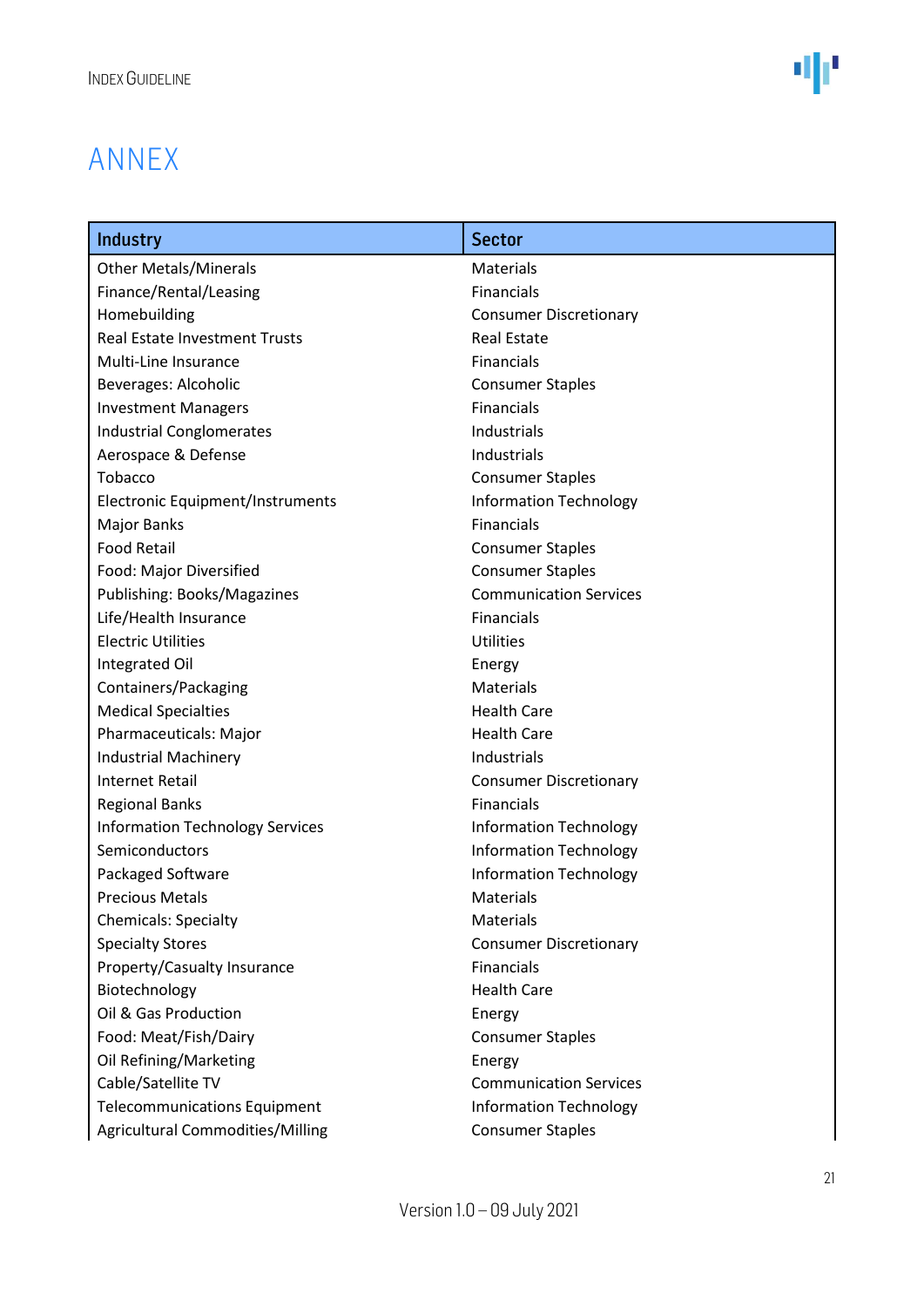Data Processing Services **Information Technology** Electrical Products **Industrials** Major Telecommunications Communication Services Electronics/Appliance Stores Consumer Discretionary Restaurants **Consumer Discretionary** Air Freight/Couriers **Industrials** Recreational Products **Consumer Discretionary** Oil & Gas Pipelines **Energy** Gas Distributors Utilities Internet Software/Services Communication Services Electronic Components **Information Technology** Miscellaneous Commercial Services **Industrials** Railroads **Industrials** Wireless Telecommunications Communication Services Medical Distributors **Medical Distributors** Medical Distributors **Health** Care Trucks/Construction/Farm Machinery **Industrials** Household/Personal Care Consumer Staples Forest Products **Industrials** Steel Materials Other Consumer Services Consumer Discretionary Beverages: Non-Alcoholic Consumer Staples Hotels/Resorts/Cruiselines Consumer Discretionary Financial Publishing/Services Financials Apparel/Footwear Consumer Discretionary Investment Banks/Brokers Financials Environmental Services and a services and a lindustrials Discount Stores Consumer Discretionary Advertising/Marketing Services Communication Services Specialty Telecommunications **Communication Services** Financial Conglomerates Financials Chemicals: Major Diversified Materials **Department Stores Consumer Discretionary** Chemicals: Agricultural Materials Wholesale Distributors **Industrials** Insurance Brokers/Services Financials Broadcasting **Communication Services** Food: Specialty/Candy Consumer Staples Oilfield Services/Equipment Energy Construction Materials **Materials** Materials Computer Communications Information Technology Home Improvement Chains Consumer Discretionary Managed Health Care **Managed Health Care Health Care** Trucking and the industrials of the Industrials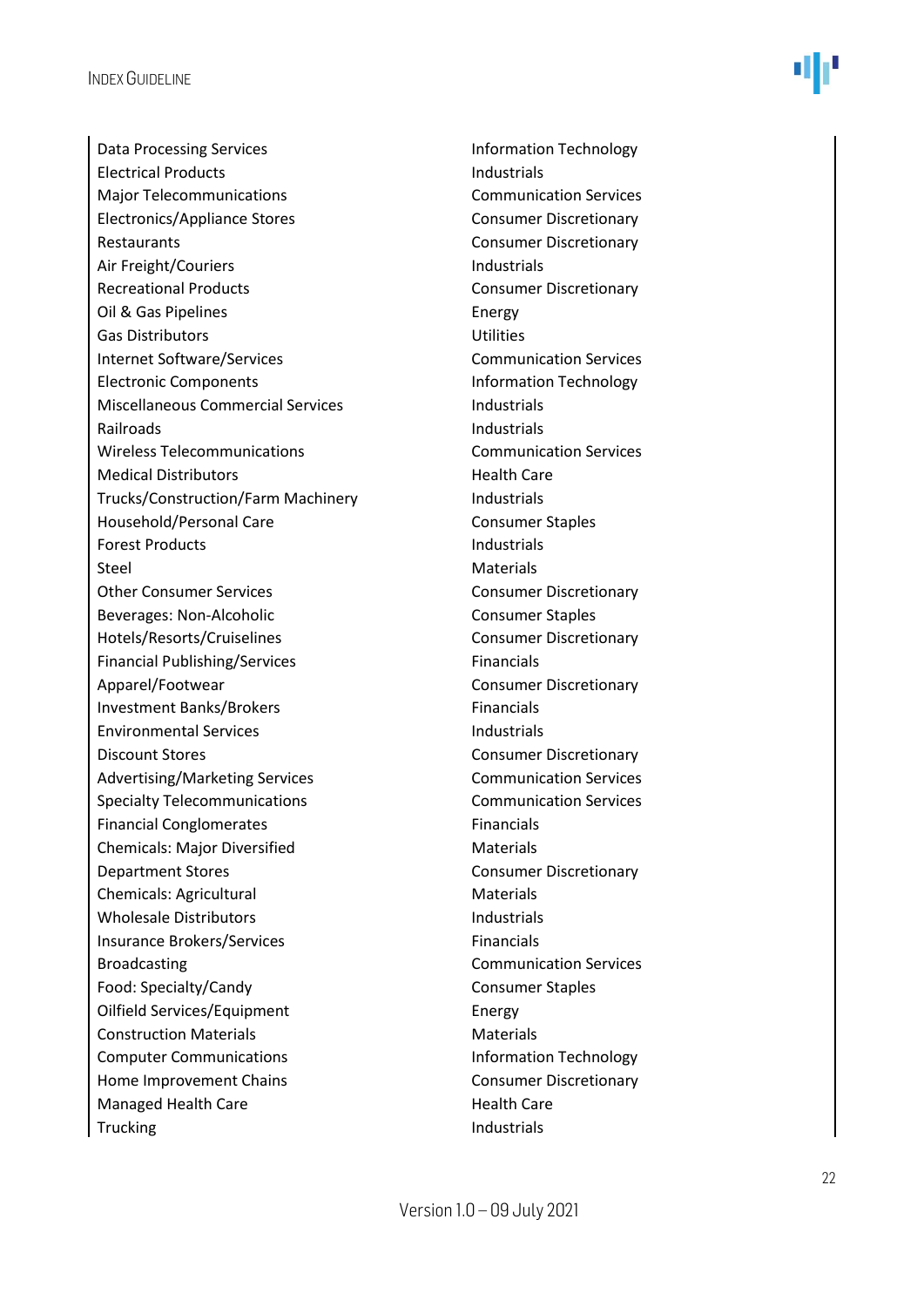Electronic Production Equipment Information Technology Casinos/Gaming Consumer Discretionary Auto Parts: OEM Consumer Discretionary Specialty Insurance Financials Building Products **Industrials Drugstore Chains** Consumer Staples Services to the Health Industry **Exercise 2 Figure 10** Health Care Home Furnishings **Consumer Discretionary** Motor Vehicles **Consumer Discretionary** Consumer Discretionary Computer Peripherals **Information Technology** Other Transportation and Industrials Industrial Specialties **Materials** Materials Apparel/Footwear Retail Consumer Discretionary Tools & Hardware **Industrials** Airlines **Industrials** Food Distributors **Consumer Staples** Medical/Nursing Services **Medical/Nursing Services** Health Care Hospital/Nursing Management Health Care Electronics/Appliances Consumer Discretionary Automotive Aftermarket Consumer Discretionary Engineering & Construction **Industrials** Real Estate Development Real Estate Marine Shipping **Industrials** Movies/Entertainment Communication Services Miscellaneous Manufacturing **Industrials** Publishing: Newspapers Communication Services Media Conglomerates **Consumer Discretionary** Pulp & Paper Materials Pharmaceuticals: Other **Health Care** Personnel Services and a services industrials Computer Processing Hardware **Information Technology** Coal Energy Aluminum Materials Other Consumer Specialties Consumer Discretionary Pharmaceuticals: Generic **East Care** Health Care Metal Fabrication **Industrials** Commercial Printing/Forms Industrials Textiles **Textiles** Consumer Discretionary Contract Drilling **Energy** Electronics Distributors **Information Technology** Investment Trusts/Mutual Funds Energy Miscellaneous and the industrials and the industrials Water Utilities **Water Utilities**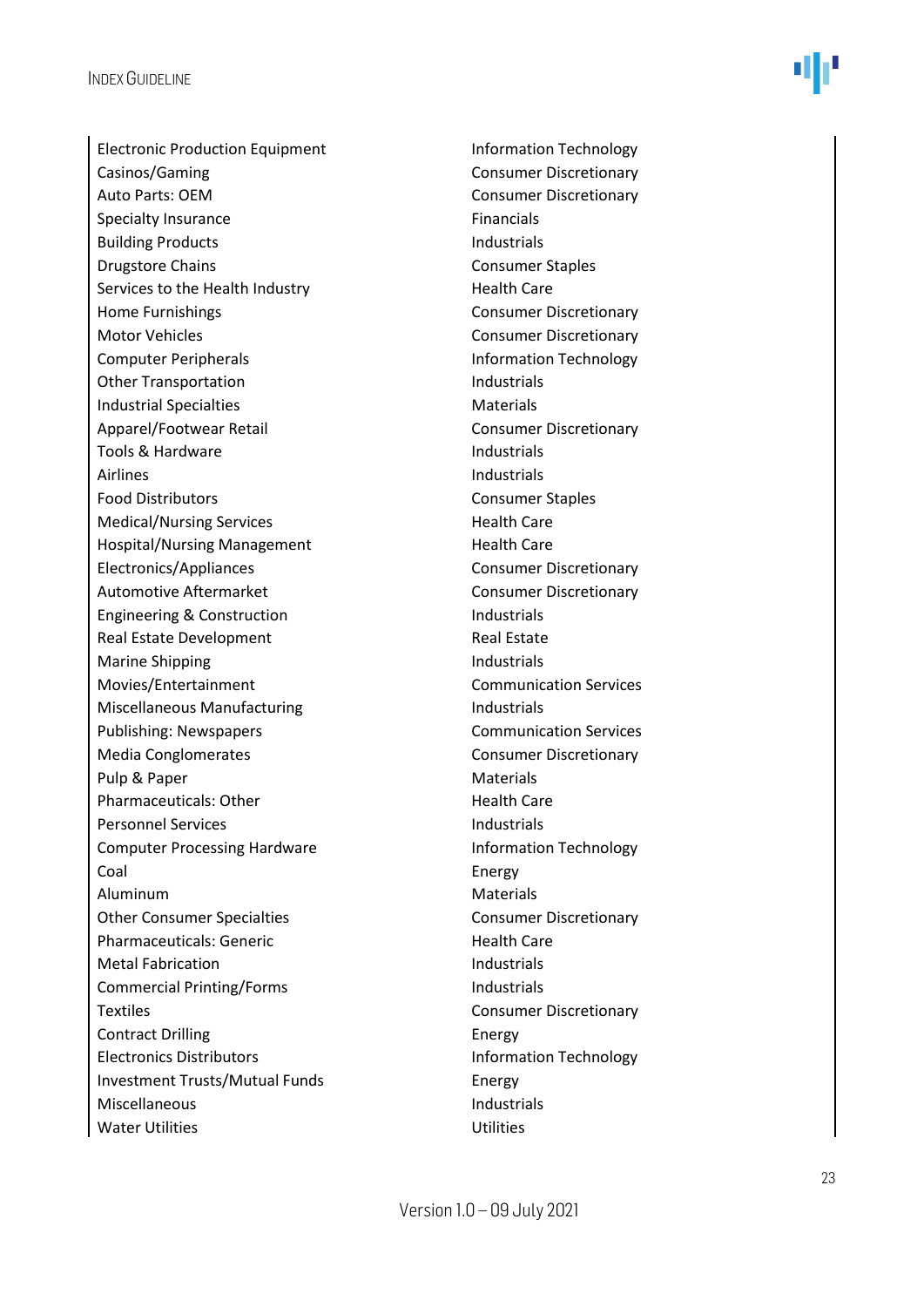

| Catalog/Specialty Distribution | <b>Health Care</b>            |
|--------------------------------|-------------------------------|
| Alternative Power Generation   | <b>Utilities</b>              |
| <b>Savings Banks</b>           | <b>Financials</b>             |
| Office Equipment/Supplies      | Industrials                   |
| <b>Consumer Sundries</b>       | <b>Consumer Discretionary</b> |